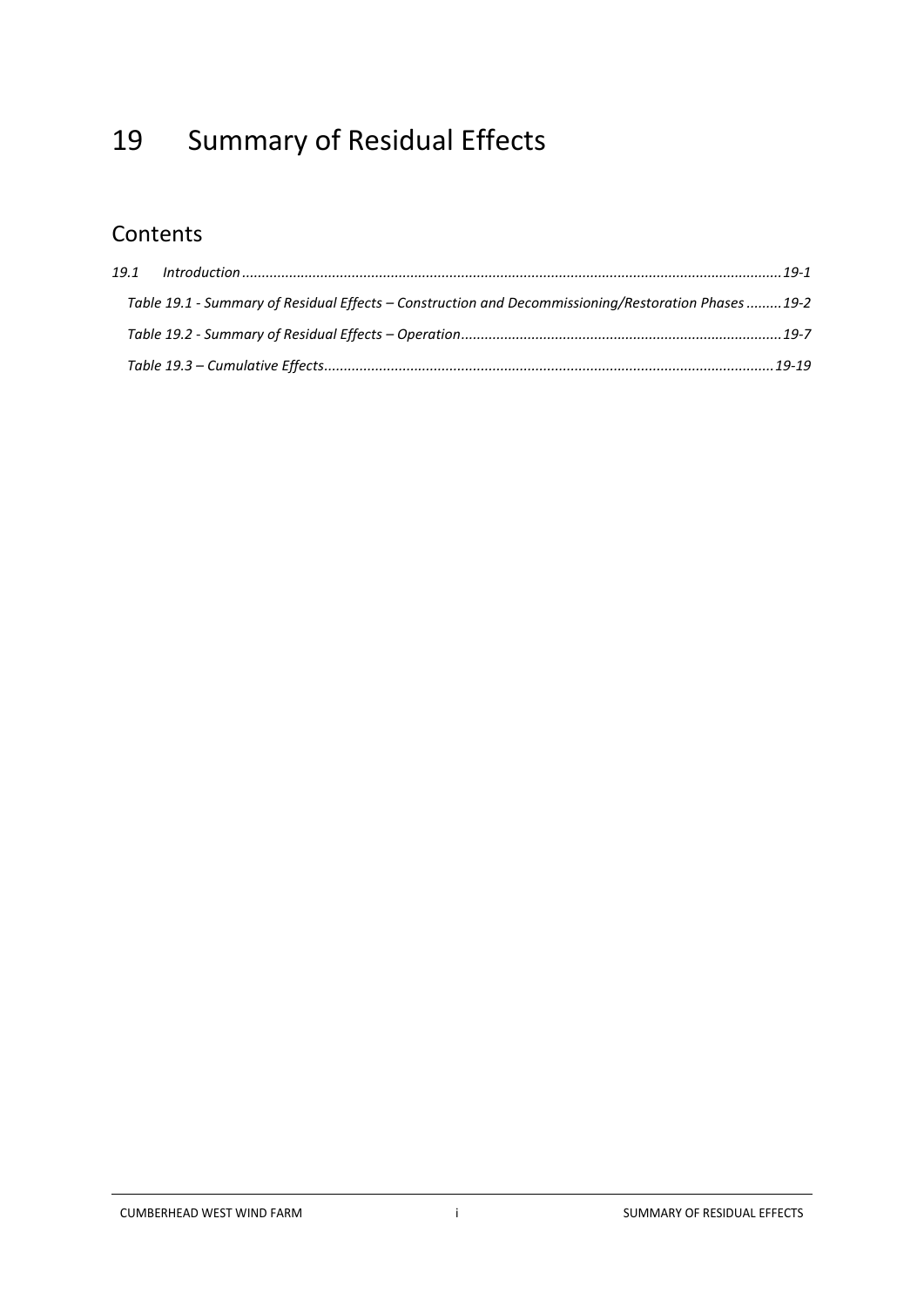This page is intentionally blank.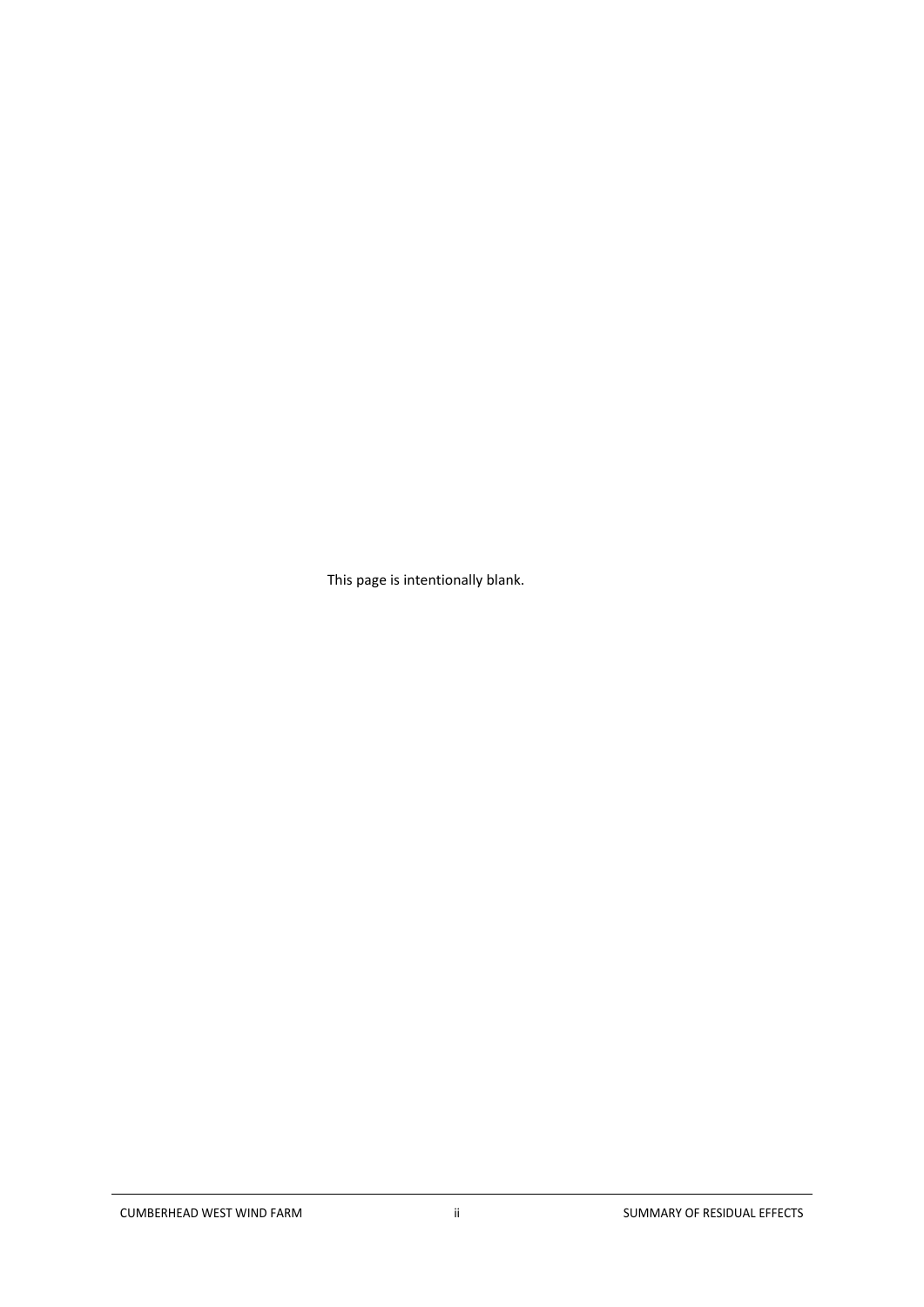## 19 Summary of Residual Effects

## <span id="page-2-0"></span>19.1 Introduction

- 19.1.1 Tables 19.1 and 19.2 provide a quick reference to the significant residual environmental effects identified in the technical sections of this Environmental Impact Assessment (EIA) Report, as well as a cross reference to the relevant mitigation measures identified.
- 19.1.2 The residual effects are highlighted in a "traffic light" formula for easy identification of beneficial and adverse effects as shown below. Text in **bold** shows where an effect is considered to be significant.



19.1.3 Table 19.3 provides a summary of the cumulative effects of the Proposed Development in combination with other proposed, consented and operational developments within the local area.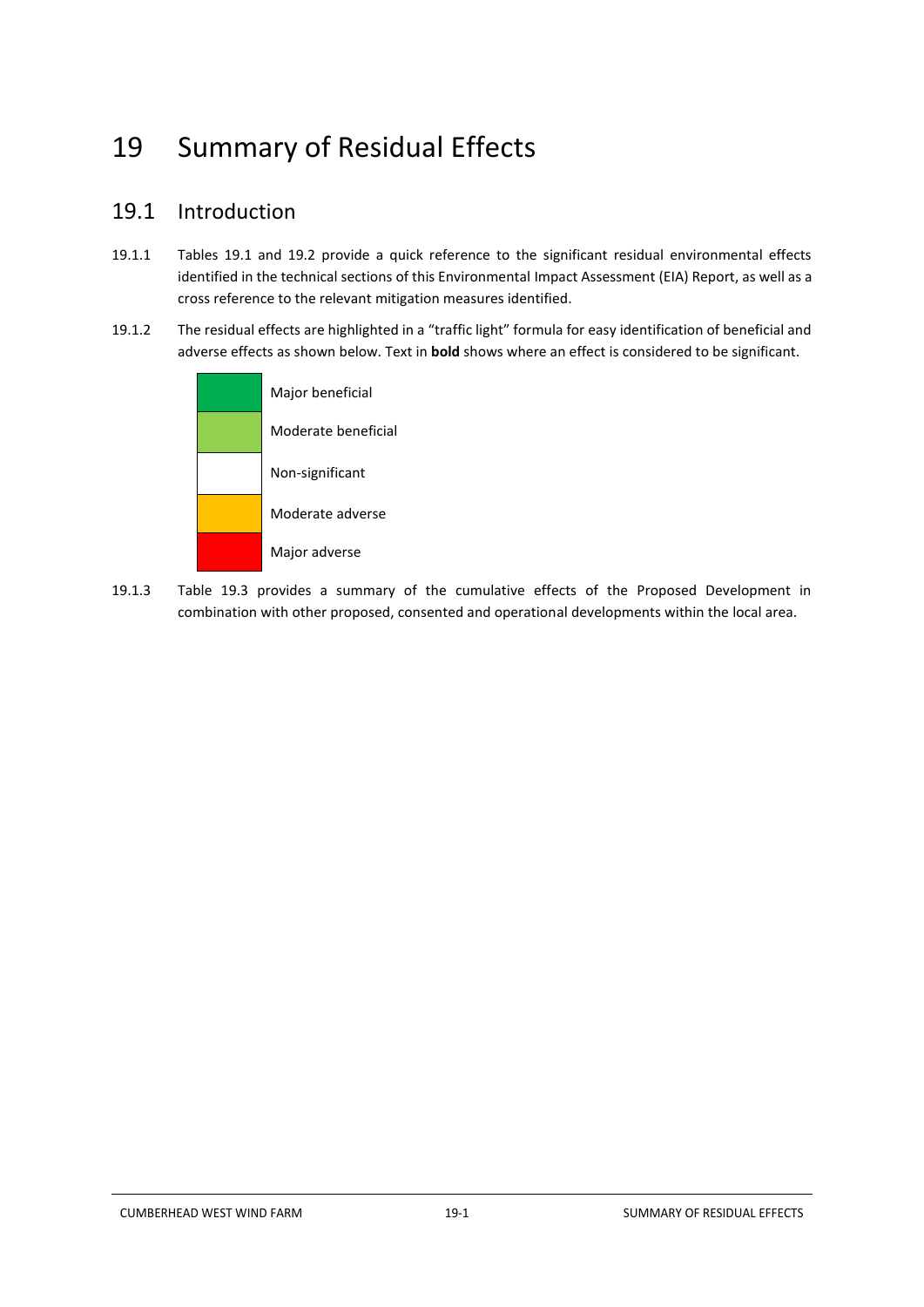### **Table 19.1 - Summary of Residual Effects – Construction and Decommissioning/Restoration Phases**

<span id="page-3-0"></span>

| <b>Description of Effect</b>                        | <b>Significance of Potential Effect</b>               |                               | <b>Mitigation Measure</b>                                                                                       | <b>Significance of Residual Effect</b>             |                               |
|-----------------------------------------------------|-------------------------------------------------------|-------------------------------|-----------------------------------------------------------------------------------------------------------------|----------------------------------------------------|-------------------------------|
|                                                     | Significance                                          | Beneficial/<br><b>Adverse</b> |                                                                                                                 | Significance                                       | Beneficial/<br><b>Adverse</b> |
| <b>Landscape and Visual</b>                         |                                                       |                               |                                                                                                                 |                                                    |                               |
| Landscape Character Types and Sub-Types.            | Worst-case<br>Moderate/<br>Minor (Not<br>Significant) | Adverse                       | No additional mitigation - consideration of landscape and<br>visual matters was inherent in the design process. | Worst-case<br>Moderate/Minor<br>(Not Significant)  | Adverse                       |
| Visual receptors within the study area.             | Worst-case<br>Moderate (Not<br>significant)           | Adverse                       |                                                                                                                 | Worst-case<br><b>Moderate (Not</b><br>significant) | Adverse                       |
| <b>Ecology and Nature Conservation</b>              |                                                       |                               |                                                                                                                 |                                                    |                               |
| Habitat loss (Blanket bog and wet modified<br>bog). | Negligible                                            | Adverse                       | Implementation of Habitat Management Plan (HMP) to<br>restore and enhance bog habitats.                         | Minor                                              | Beneficial                    |
| Habitat loss and disturbance (Nyctalus<br>bats).    | Minor                                                 | Adverse                       | None required.                                                                                                  | Minor                                              | Adverse                       |
| Habitat loss and disturbance (Pipistrelle<br>bats). | Negligible                                            | Adverse                       | None required.                                                                                                  | Negligible                                         | Adverse                       |
| Ornithology                                         |                                                       |                               |                                                                                                                 |                                                    |                               |
| Hen harrier                                         | Minor (Not<br>significant)                            | Adverse                       | Breeding Bird Protection Plan (BBPP) and pre-construction<br>surveys.                                           | Not significant                                    | Adverse                       |
| Merlin                                              | Minor (Not<br>significant)                            | Adverse                       | Spatial and temporal restrictions of construction activity if<br>required.                                      | Not significant                                    | Adverse                       |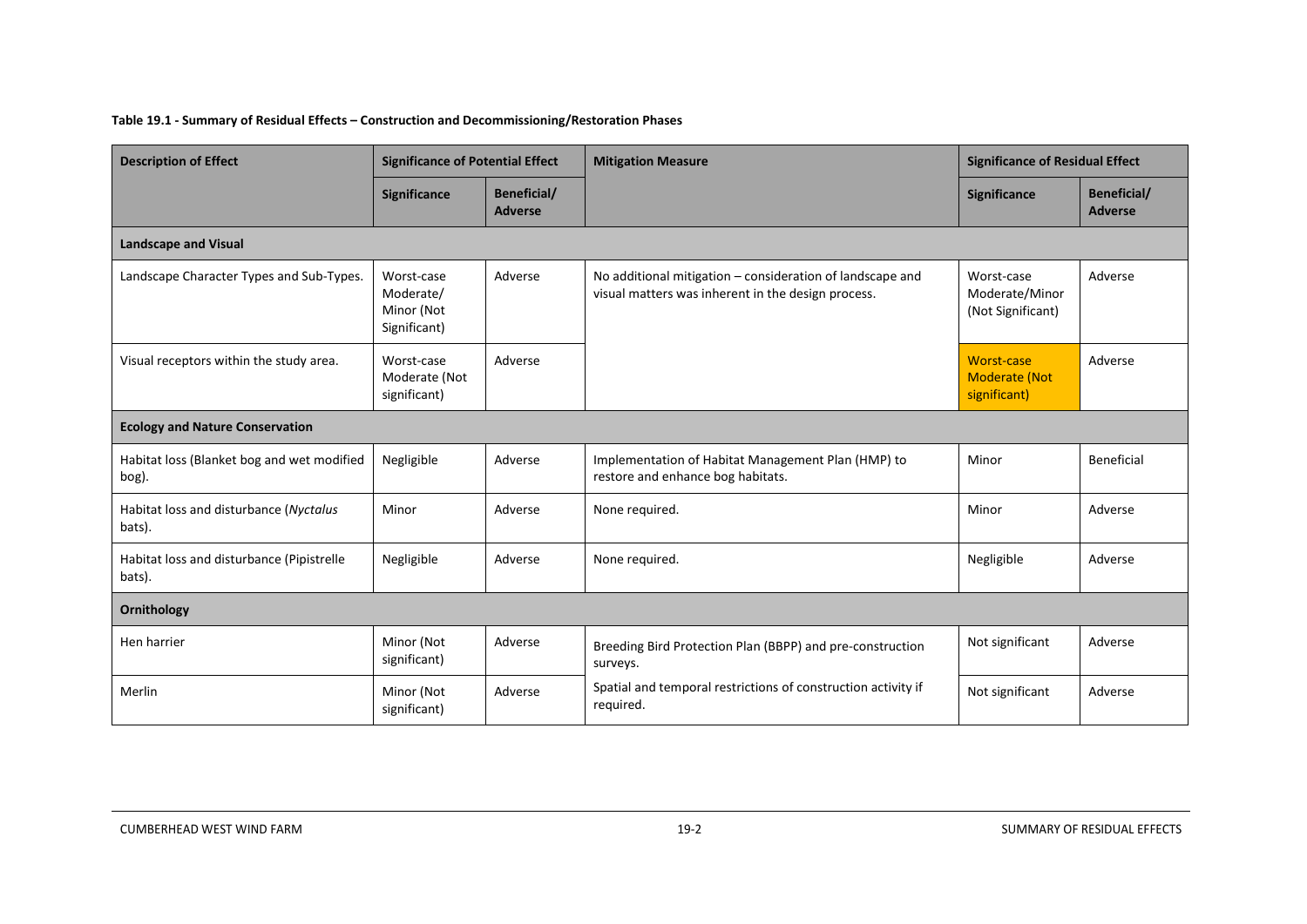| <b>Description of Effect</b>                                                                                   | <b>Significance of Potential Effect</b> |                               | <b>Mitigation Measure</b>                                                                                                                                                                   | <b>Significance of Residual Effect</b> |                               |  |  |  |
|----------------------------------------------------------------------------------------------------------------|-----------------------------------------|-------------------------------|---------------------------------------------------------------------------------------------------------------------------------------------------------------------------------------------|----------------------------------------|-------------------------------|--|--|--|
|                                                                                                                | Significance                            | Beneficial/<br><b>Adverse</b> |                                                                                                                                                                                             | Significance                           | Beneficial/<br><b>Adverse</b> |  |  |  |
| Goshawk                                                                                                        | Negligible (Not<br>significant)         | Adverse                       |                                                                                                                                                                                             | Not significant                        | Adverse                       |  |  |  |
| <b>Black grouse</b>                                                                                            | Minor (Not<br>significant)              | Adverse                       |                                                                                                                                                                                             | Not significant                        | Adverse                       |  |  |  |
| Curlew                                                                                                         | Minor (Not<br>significant)              | Adverse                       |                                                                                                                                                                                             | Not significant                        | Adverse                       |  |  |  |
| Golden plover                                                                                                  | Minor (Not<br>significant)              | Adverse                       |                                                                                                                                                                                             | Not significant                        | Adverse                       |  |  |  |
| <b>Noise and Vibration</b>                                                                                     |                                         |                               |                                                                                                                                                                                             |                                        |                               |  |  |  |
| Construction noise.                                                                                            | Not Significant                         | Adverse                       | Control of working hours and best working practices.                                                                                                                                        | Not Significant                        | Adverse                       |  |  |  |
| <b>Cultural Heritage</b>                                                                                       |                                         |                               |                                                                                                                                                                                             |                                        |                               |  |  |  |
| Potential direct impacts on unrecorded<br>archaeological remains within the<br>Proposed Development footprint. | Moderate                                | Adverse                       | Implementation of mitigation proposals where required<br>through planning condition.                                                                                                        | Minor                                  | Adverse                       |  |  |  |
| Potential direct impacts on any buried<br>remains surviving within the Proposed<br>Development footprint.      | Negligible                              | Adverse                       | Implementation of mitigation proposals where required<br>through planning condition.                                                                                                        | Negligible                             | Adverse                       |  |  |  |
| Hydrology, Hydrogeology and Geology                                                                            |                                         |                               |                                                                                                                                                                                             |                                        |                               |  |  |  |
| Direct effects on geological SSSIs.                                                                            | None                                    | N/A                           | Demarcation of Birkenhead Burn SSSI during construction to<br>ensure no accidental access to this area by plant.<br>Geological observation and recording of exposures during<br>excavation. | Minor                                  | Beneficial                    |  |  |  |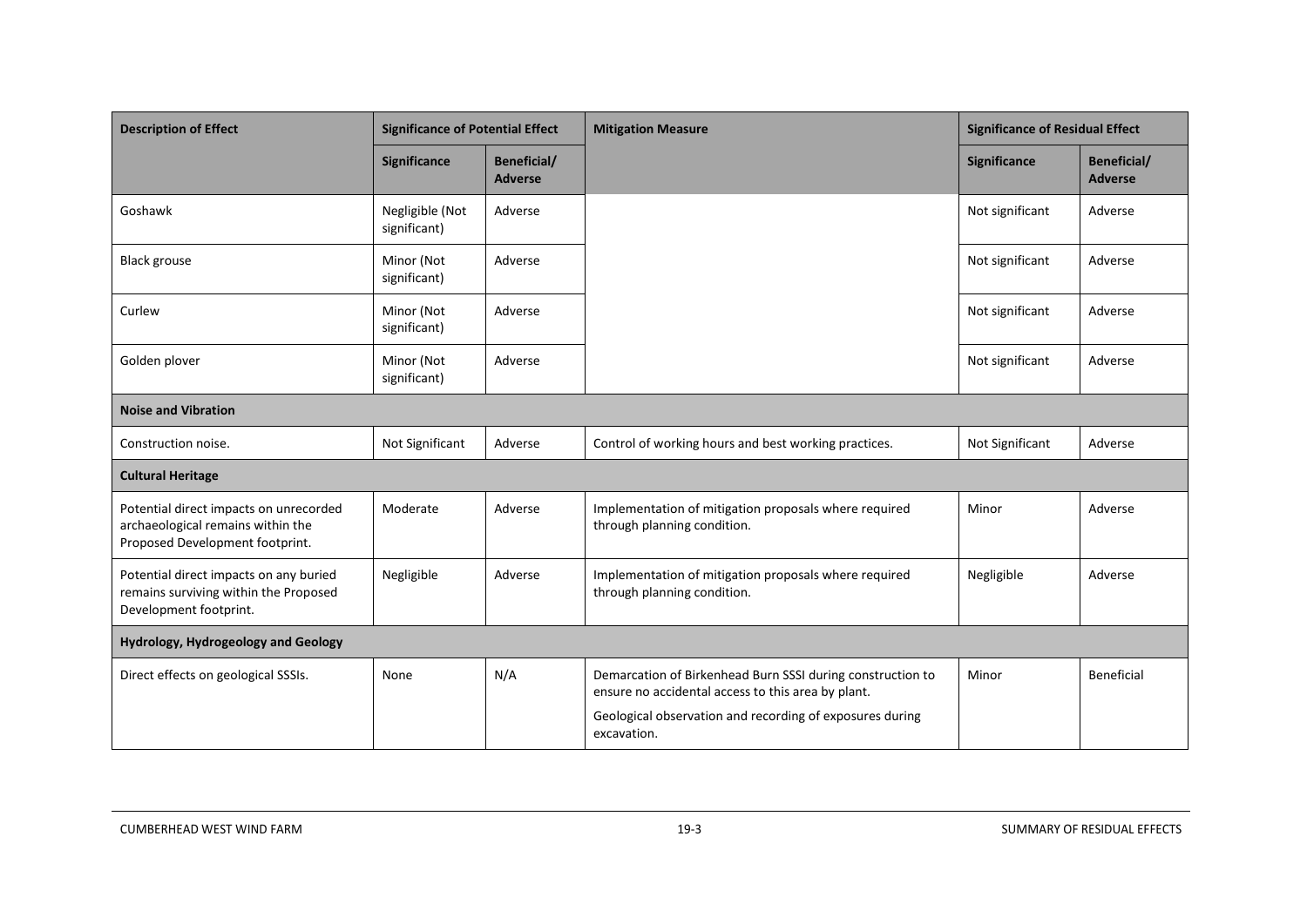| <b>Description of Effect</b>                                             | <b>Significance of Potential Effect</b> |                               | <b>Mitigation Measure</b>                                                                                                                                                                                                                                                                                   | <b>Significance of Residual Effect</b> |                               |
|--------------------------------------------------------------------------|-----------------------------------------|-------------------------------|-------------------------------------------------------------------------------------------------------------------------------------------------------------------------------------------------------------------------------------------------------------------------------------------------------------|----------------------------------------|-------------------------------|
|                                                                          | Significance                            | Beneficial/<br><b>Adverse</b> |                                                                                                                                                                                                                                                                                                             | Significance                           | Beneficial/<br><b>Adverse</b> |
|                                                                          |                                         |                               | Installation of information board or similar at Birkenhead Burn<br>SSSI.                                                                                                                                                                                                                                    |                                        |                               |
| Pollution from sediment run-off and/or<br>chemical contaminated run-off. | Major                                   | Adverse                       | 50 m buffer around watercourses wherever possible.<br>Water quality monitoring.<br>CEMP and construction site management.                                                                                                                                                                                   | Minor to<br>Moderate                   | Adverse                       |
| Pollution from forestry felling.                                         | Major                                   | Adverse                       | Key-hole felling and re-planting. Felling works in accordance<br>with standard good forestry practice. Buffering of<br>watercourses, management of riparian zone vegetation,<br>drainage plan, brash control in watercourses and buffer areas,<br>removing any accidental blockages, minimising soil damage | Minor to<br>Moderate                   | Adverse                       |
| Changes to groundwater flow regime.                                      | Negligible                              | Adverse                       | Pre-construction site investigation.<br>CEMP and construction site management.                                                                                                                                                                                                                              | Negligible                             | Adverse                       |
| Indirect effect on the Muirkirk Uplands<br>SSSI.                         | Minor to<br>Moderate                    | Adverse                       | Pre-construction site investigation.<br>CEMP and construction site management.                                                                                                                                                                                                                              | Minor                                  | Adverse                       |
| Removal of and impact on peat.                                           | Moderate                                | Adverse                       | Pre-construction site investigation.<br>Avoidance of deep peat for borrow pit excavations.<br>Micro-siting infrastructure where required and appropriate, if<br>unexpected deeper peat is identified.<br>Implementation of Peat Management Plan.<br>Implementation of Habitat Management Plan.              | Minor                                  | Adverse                       |
| Peat landslide impact on watercourses.                                   | Moderate                                | Adverse                       | Pre-construction site investigation to inform detailed design<br>and geotechnical control measures.<br>Avoidance of peat for borrow pit excavations.                                                                                                                                                        | Minor to<br>Moderate                   | Adverse                       |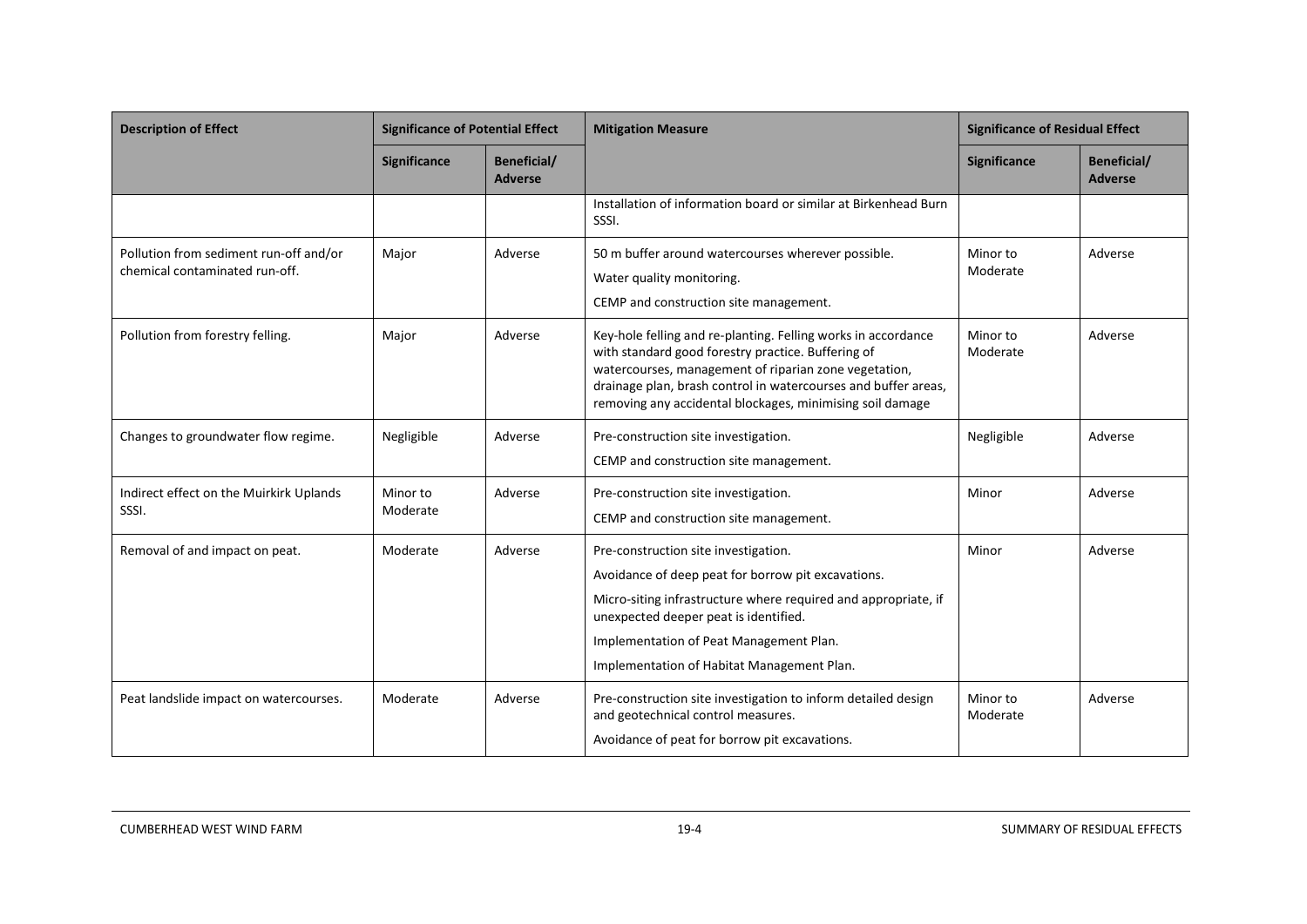| <b>Description of Effect</b>                                                                           | <b>Significance of Potential Effect</b> |                               | <b>Mitigation Measure</b>                                                                                                                                                              | <b>Significance of Residual Effect</b> |                               |
|--------------------------------------------------------------------------------------------------------|-----------------------------------------|-------------------------------|----------------------------------------------------------------------------------------------------------------------------------------------------------------------------------------|----------------------------------------|-------------------------------|
|                                                                                                        | <b>Significance</b>                     | Beneficial/<br><b>Adverse</b> |                                                                                                                                                                                        | <b>Significance</b>                    | Beneficial/<br><b>Adverse</b> |
|                                                                                                        |                                         |                               | Micro-siting infrastructure where required and appropriate.                                                                                                                            |                                        |                               |
| Loss of bank integrity.                                                                                | Major                                   | Adverse                       | Suitable water crossing design, regulated by CAR.<br>CEMP and construction site management.                                                                                            | Minor                                  | Adverse                       |
| Pollution from foul drainage.                                                                          | Major                                   | Adverse                       | 50 m buffer around watercourses wherever possible.<br>Water quality monitoring.<br>CEMP and construction site management.<br>Suitable foul drainage management in agreement with SEPA. | Minor                                  | Adverse                       |
| <b>Transport and Traffic</b>                                                                           |                                         |                               |                                                                                                                                                                                        |                                        |                               |
| Severance, pedestrian delay, pedestrian<br>amenity, fear & intimidation, driver delay<br>or accidents. | Negligible                              | Adverse                       | None proposed beyond employment of good practice<br>measures.                                                                                                                          | Negligible                             | Adverse                       |
| Socio-economics, Recreation and Tourism                                                                |                                         |                               |                                                                                                                                                                                        |                                        |                               |
| Economic impact of £13.3 million GVA and<br>202 years of employment in South<br>Lanarkshire.           | Minor                                   | <b>Beneficial</b>             | N/A                                                                                                                                                                                    | Minor                                  | Beneficial                    |
| Economic impact of £42.6 million GVA and<br>657 years of employment in Scotland.                       | Negligible                              | Beneficial                    | N/A                                                                                                                                                                                    | Negligible                             | Beneficial                    |
| Expenditure of construction workers in<br>local economy.                                               | Moderate                                | <b>Beneficial</b>             | N/A                                                                                                                                                                                    | Moderate                               | Beneficial                    |
| Aviation, Radar and Telecommunication                                                                  |                                         |                               |                                                                                                                                                                                        |                                        |                               |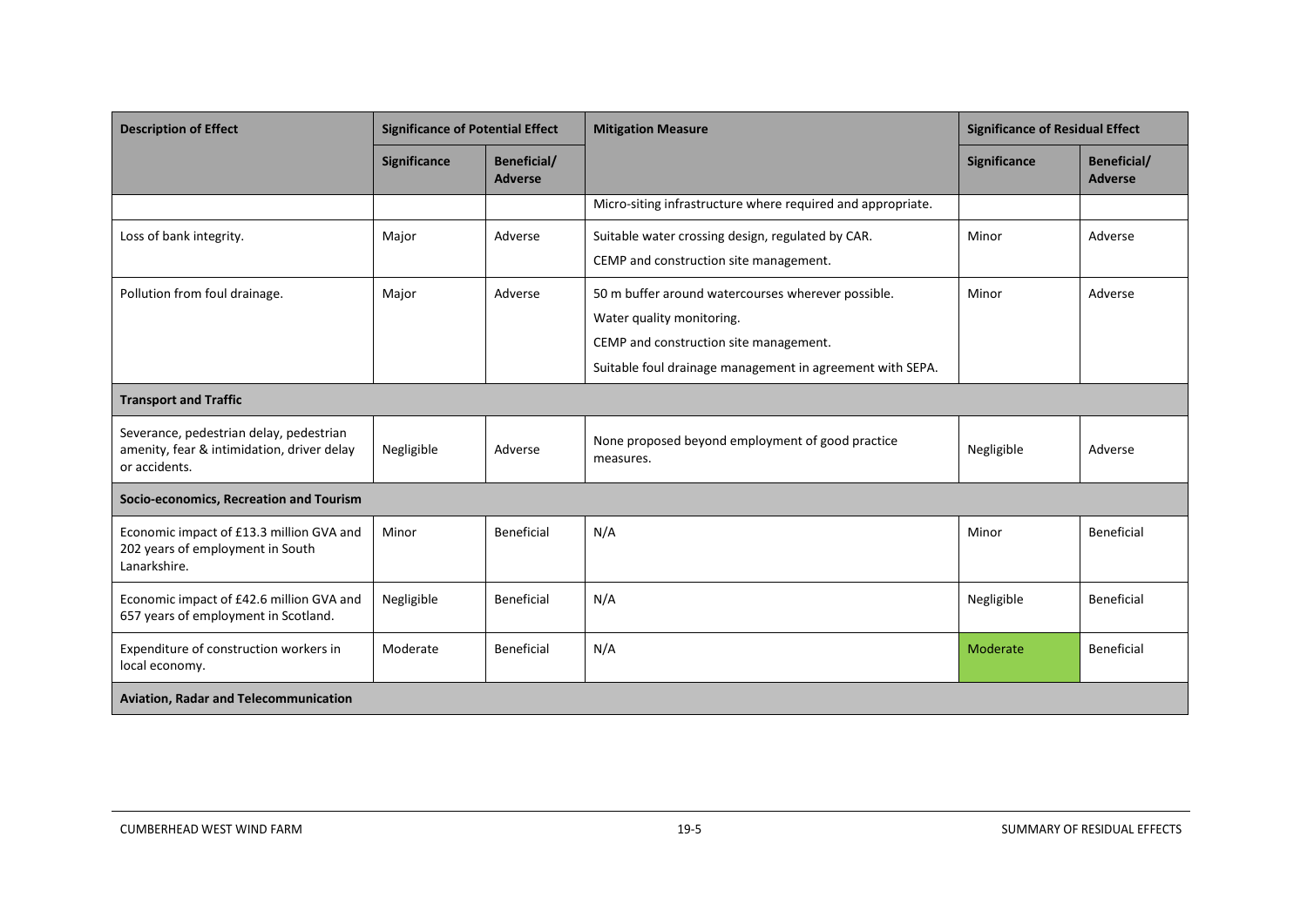| <b>Description of Effect</b>                                                                              | <b>Significance of Potential Effect</b> |                               | <b>Mitigation Measure</b>                                                                                                                                                                                                                                                                  | <b>Significance of Residual Effect</b> |                               |  |  |  |
|-----------------------------------------------------------------------------------------------------------|-----------------------------------------|-------------------------------|--------------------------------------------------------------------------------------------------------------------------------------------------------------------------------------------------------------------------------------------------------------------------------------------|----------------------------------------|-------------------------------|--|--|--|
|                                                                                                           | Significance                            | Beneficial/<br><b>Adverse</b> |                                                                                                                                                                                                                                                                                            | Significance                           | Beneficial/<br><b>Adverse</b> |  |  |  |
| Effects on aviation, radar and<br>telecommunication interests during<br>construction and decommissioning. | Negligible                              | Neutral                       | Aviation lighting will be installed as soon as practicable on<br>erected turbines.                                                                                                                                                                                                         | Negligible                             | Neutral                       |  |  |  |
| <b>Shadow Flicker</b>                                                                                     |                                         |                               |                                                                                                                                                                                                                                                                                            |                                        |                               |  |  |  |
| No shadow flicker effects during construction or decommissioning.                                         |                                         |                               |                                                                                                                                                                                                                                                                                            |                                        |                               |  |  |  |
| <b>Forestry</b>                                                                                           |                                         |                               |                                                                                                                                                                                                                                                                                            |                                        |                               |  |  |  |
| Social Benefits of the Wind Farm Forest<br>Plan.                                                          | Negligible                              | Adverse                       | Implementation of Wind Farm Forest Plan - public access,<br>archaeological and landscape considerations are materially<br>changed from the baseline.                                                                                                                                       | Neutral                                | N/A                           |  |  |  |
| Economic Benefits of the Wind Farm<br>Forest Plan.                                                        | Minor                                   | <b>Beneficial</b>             | Implementation of Wind Farm Forest Plan and Compensatory<br>Planting to address reduced production - the loss of 61.96 ha<br>of commercial woodland does not effect the economic<br>viability of the forest or the wider industry and is being<br>mitigated through compensatory planting. | Beneficial<br>Minor                    |                               |  |  |  |
| Environmental Benefits of the Wind Farm<br>Forest Plan.                                                   | Minor                                   | <b>Beneficial</b>             | Implementation of Wind Farm Forest Plan and Compensatory<br>Planting to address woodland loss - minimal loss of woodland<br>cover (61.96 ha) which is mitigated through compensatory<br>planting and the generation of 126 MW of renewable energy.                                         | Minor                                  | <b>Beneficial</b>             |  |  |  |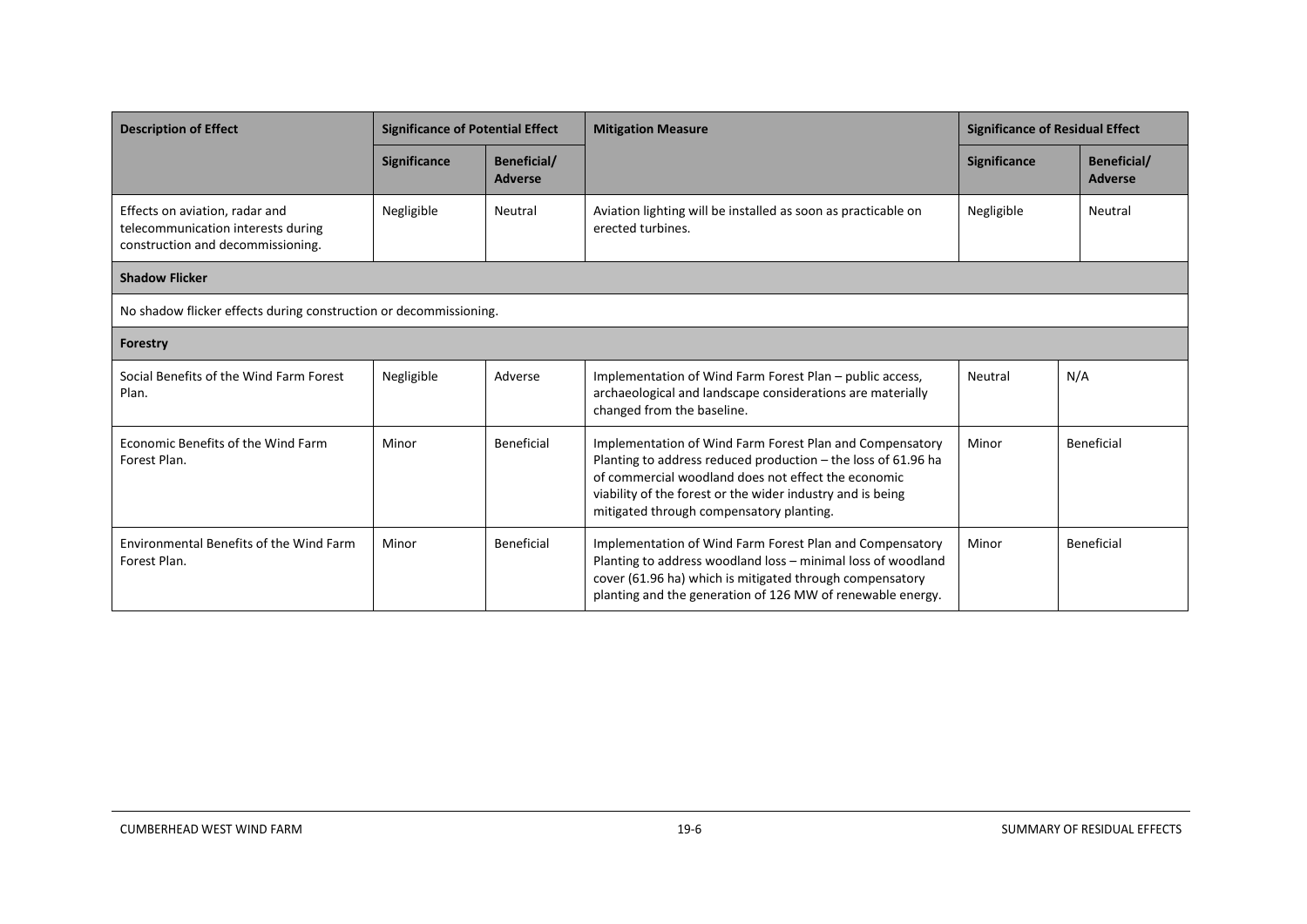### **Table 19.2 - Summary of Residual Effects – Operation**

<span id="page-8-0"></span>

| <b>Description of Effect</b>         | <b>Significance of Potential Effect</b>                             |                               | <b>Mitigation Measure</b>                                                                                         | <b>Significance of Residual Effect</b>                                      |                            |  |  |  |
|--------------------------------------|---------------------------------------------------------------------|-------------------------------|-------------------------------------------------------------------------------------------------------------------|-----------------------------------------------------------------------------|----------------------------|--|--|--|
|                                      | <b>Significance</b>                                                 | Beneficial/<br><b>Adverse</b> |                                                                                                                   | Significance                                                                | <b>Beneficial/ Adverse</b> |  |  |  |
| <b>Landscape and Visual</b>          |                                                                     |                               |                                                                                                                   |                                                                             |                            |  |  |  |
|                                      | Landscape Character - Types in which the Turbines are located       |                               |                                                                                                                   |                                                                             |                            |  |  |  |
| <b>Existing Baseline</b>             | Worst-case Major<br>(Significant)                                   | Adverse                       | No additional mitigation - consideration of landscape and<br>visual matters was inherent in the design process.   | <b>Worst-case Major/</b><br>moderate (Significant)                          | <b>Adverse</b>             |  |  |  |
| <b>Future Baseline</b>               | Worst-case Moderate<br>(Significant)                                | Adverse                       | No additional mitigation - consideration of landscape and<br>visual matters was inherent in the design process.   | <b>Worst-case Moderate</b><br>(Significant)                                 | <b>Adverse</b>             |  |  |  |
|                                      | Landscape Character - Types within 15 km                            |                               |                                                                                                                   |                                                                             |                            |  |  |  |
| <b>Existing Baseline</b>             | Worst-case Major/<br>Moderate up to 3.5 km<br>(Significant)         | Adverse                       | No additional mitigation - consideration of landscape and<br>visual matters was inherent in the design process.   | <b>Worst-case Major/</b><br>moderate adjacent up to<br>3.5 km (Significant) | <b>Adverse</b>             |  |  |  |
|                                      | Worst-case Moderate<br>(Significant) up to 7.5 km<br>from the site  | Adverse                       | No additional mitigation - consideration of landscape and<br>visual matters was inherent in the design process.   | <b>Worst-case Moderate</b><br>(Significant)up to 7.5 km<br>from the site    | <b>Adverse</b>             |  |  |  |
| <b>Future Baseline</b>               | Worst-case Major/<br>moderate adjacent to the<br>site (Significant) | Adverse                       | No additional mitigation $-$ consideration of landscape and<br>visual matters was inherent in the design process. | <b>Worst-case Major/</b><br>moderate adjacent to the<br>site (Significant)  | <b>Adverse</b>             |  |  |  |
|                                      | Worst-case Moderate<br>(Significant) up to 3.5 km<br>from the site  | Adverse                       | No additional mitigation - consideration of landscape and<br>visual matters was inherent in the design process.   | <b>Worst-case Moderate</b><br>(Significant) up to 3.5 km<br>from the site   | <b>Adverse</b>             |  |  |  |
| Existing Baseline - East<br>Ayrshire | Worst-case Moderate<br>(Significant) up to 2.5 km<br>from the site  | Adverse                       | No additional mitigation - consideration of landscape and<br>visual matters was inherent in the design process.   | <b>Worst-case Moderate</b><br>(Significant) up to 2.5 km<br>from the site   | <b>Adverse</b>             |  |  |  |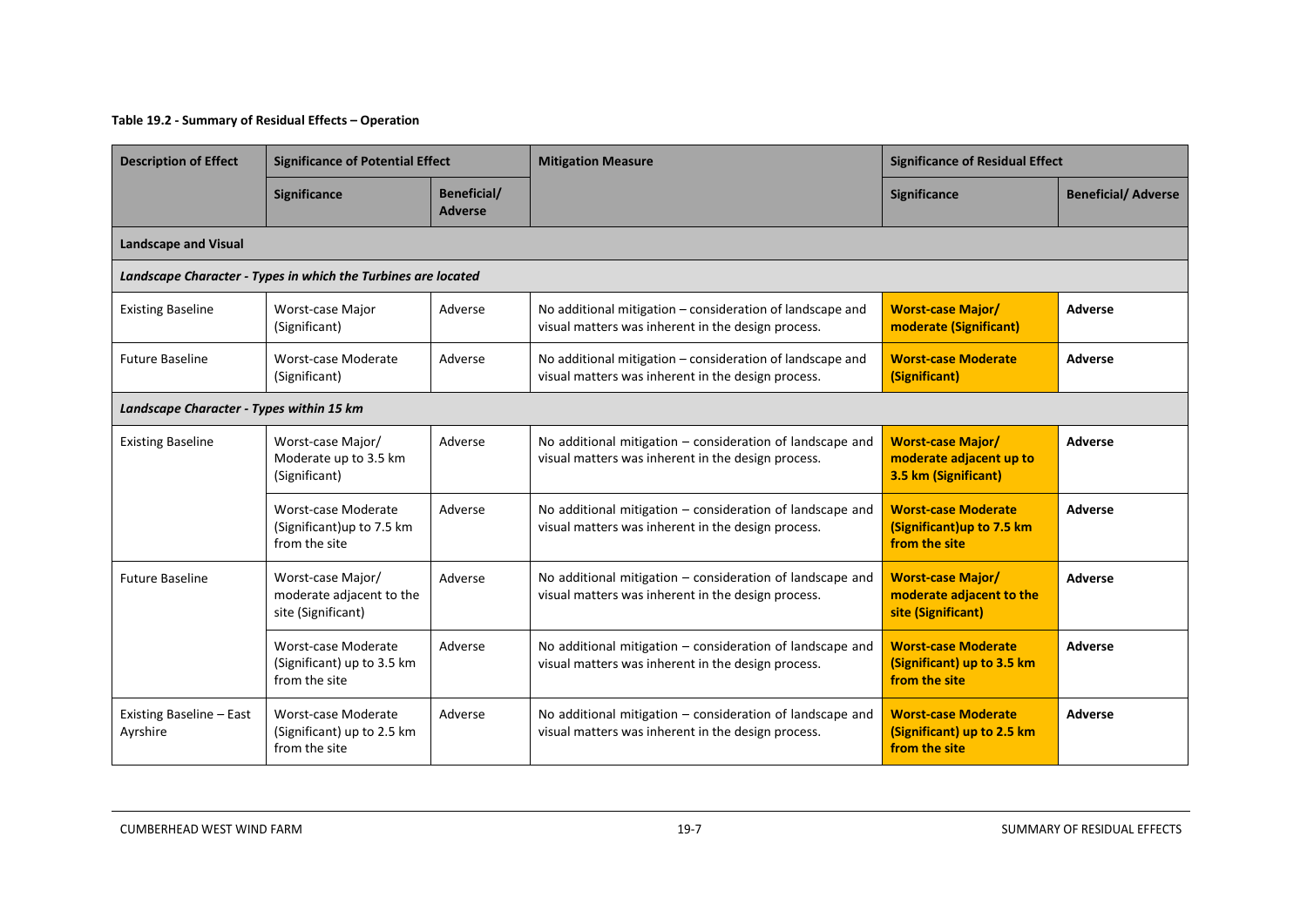| <b>Description of Effect</b>                                              | <b>Significance of Potential Effect</b>                                                                      |                                      | <b>Mitigation Measure</b>                                                                                         | <b>Significance of Residual Effect</b>                                                                              |                            |
|---------------------------------------------------------------------------|--------------------------------------------------------------------------------------------------------------|--------------------------------------|-------------------------------------------------------------------------------------------------------------------|---------------------------------------------------------------------------------------------------------------------|----------------------------|
|                                                                           | <b>Significance</b>                                                                                          | <b>Beneficial/</b><br><b>Adverse</b> |                                                                                                                   | Significance                                                                                                        | <b>Beneficial/ Adverse</b> |
|                                                                           |                                                                                                              |                                      |                                                                                                                   |                                                                                                                     |                            |
| Future Baseline - East<br>Avrshire                                        | Worst-case Moderate<br>(Significant) up to 2.5 km<br>from the site                                           | Adverse                              | No additional mitigation $-$ consideration of landscape and<br>visual matters was inherent in the design process. | <b>Worst-case Moderate</b><br>(Significant) up to 2.5 km<br>from the site                                           | <b>Adverse</b>             |
| <b>Visual Receptors - Viewpoints</b>                                      |                                                                                                              |                                      |                                                                                                                   |                                                                                                                     |                            |
| <b>Assessment Viewpoints</b><br>- existing baseline                       | Significant effects on 4 of<br>the 18 representative<br>viewpoints, extending up<br>to 8.3 km from the site. | Adverse                              | No additional mitigation - consideration of landscape and<br>visual matters was inherent in the design process.   | <b>Significant effects on 4 of</b><br>the 18 representative<br>viewpoints, extending up<br>to 8.3 km from the site. | <b>Adverse</b>             |
| <b>Assessment Viewpoints</b><br>- future baseline                         | Significant effects on 1 of<br>the 18 representative<br>viewpoints, extending up<br>to 3.6 km from the site. | Adverse                              | No additional mitigation - consideration of landscape and<br>visual matters was inherent in the design process.   | <b>Significant effects on 1 of</b><br>the 18 representative<br>viewpoints, extending up<br>to 3.6 km from the site. | <b>Adverse</b>             |
| <b>Visual Receptors - Residential</b>                                     |                                                                                                              |                                      |                                                                                                                   |                                                                                                                     |                            |
| Residential properties<br>within $2 km - existing$<br>and future baseline | Significant effects at 5 of<br>the 12 assessed<br>properties                                                 | Adverse                              | No additional mitigation - consideration of landscape and<br>visual matters was inherent in the design process.   | <b>Significant effects at 5 of</b><br>the 12 properties. Four of<br>which are Major.                                | <b>Adverse</b>             |
| Settlements 2 km to 5<br>$km - existing baseline$                         | Worst-case Major/<br>moderate at Coalburn at<br>4.3 km (Significant)                                         | Adverse                              | No additional mitigation - consideration of landscape and<br>visual matters was inherent in the design process.   | <b>Worst-case Major/</b><br>moderate at Coalburn at<br>4.3 km (Significant)                                         | <b>Adverse</b>             |
| Settlements 2 km to<br>5km - future baseline                              | Worst-case Moderate at<br>Coalburn at 4.3 km (Not<br>Significant)                                            | Adverse                              | No additional mitigation - consideration of landscape and<br>visual matters was inherent in the design process.   | <b>Worst-case Moderate at</b><br>Coalburn at 4.3 km (Not<br>Significant)                                            | Adverse                    |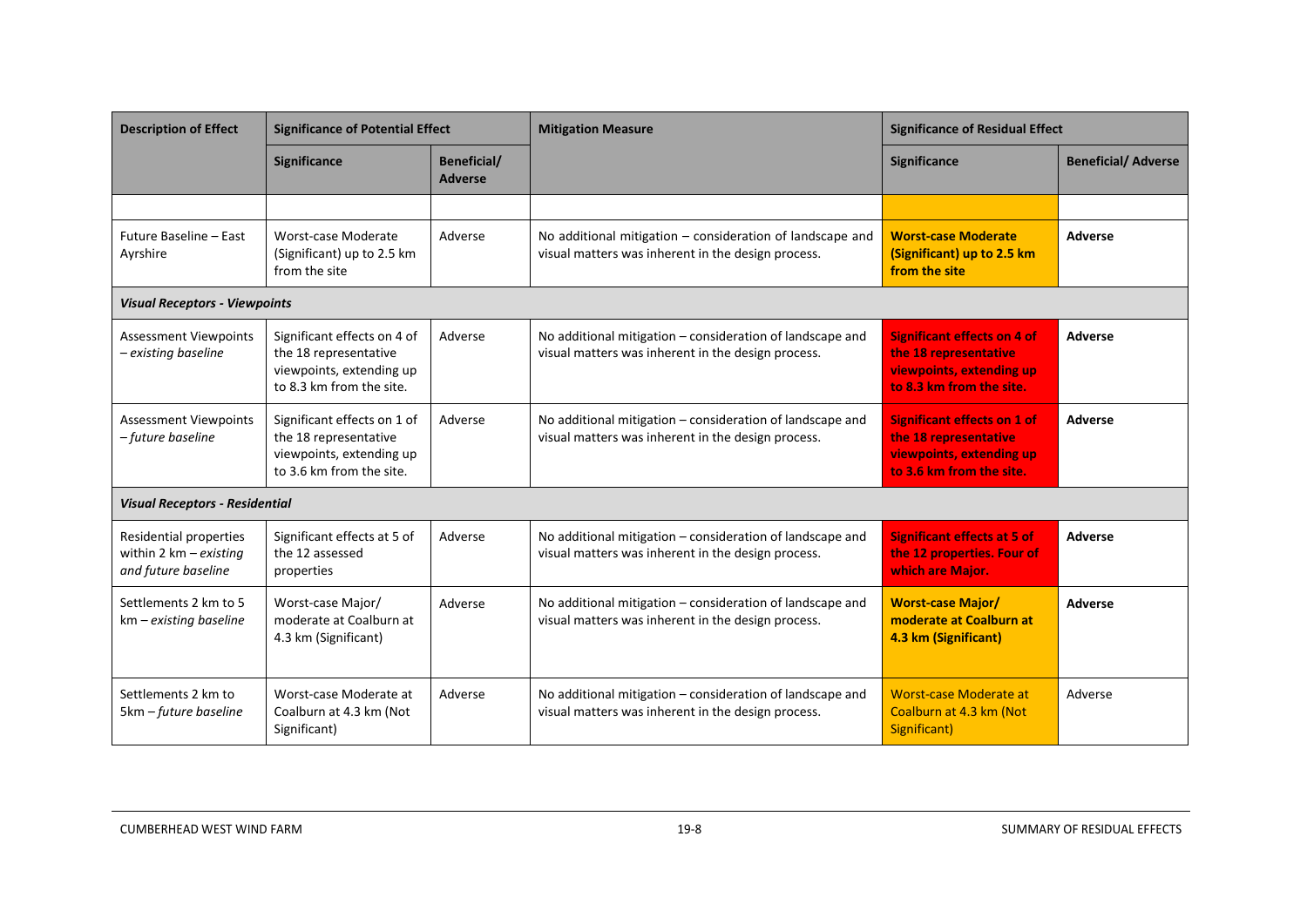| <b>Description of Effect</b>                                    | <b>Significance of Potential Effect</b>                                                                                    |                               | <b>Mitigation Measure</b>                                                                                       | <b>Significance of Residual Effect</b>                                                                                            |                            |
|-----------------------------------------------------------------|----------------------------------------------------------------------------------------------------------------------------|-------------------------------|-----------------------------------------------------------------------------------------------------------------|-----------------------------------------------------------------------------------------------------------------------------------|----------------------------|
|                                                                 | Significance                                                                                                               | Beneficial/<br><b>Adverse</b> |                                                                                                                 | Significance                                                                                                                      | <b>Beneficial/ Adverse</b> |
| Settlements 5 km to 10<br>$km - existing baseline$              | Worst-case Moderate up<br>to 5.6 km (Significant)                                                                          | Adverse                       | No additional mitigation - consideration of landscape and<br>visual matters was inherent in the design process. | <b>Worst-case Moderate up</b><br>to 5.6 km (Significant)                                                                          | Adverse                    |
| Settlements 5 km to 10<br>km - future baseline                  | Worst-case Moderate<br>(Not significant)                                                                                   | Adverse                       | No additional mitigation - consideration of landscape and<br>visual matters was inherent in the design process. | <b>Worst-case Moderate (Not</b><br>significant)                                                                                   | Adverse                    |
| Settlements beyond 10<br>$km - existing$ and future<br>baseline | Worst-case Minor (Not<br>significant)                                                                                      | Adverse                       | No additional mitigation - consideration of landscape and<br>visual matters was inherent in the design process. | Worst-case Minor (Not<br>significant)                                                                                             | Adverse                    |
| Visual Receptors - Routes & Recreation                          |                                                                                                                            |                               |                                                                                                                 |                                                                                                                                   |                            |
| Footpaths and<br>Cycleways - existing<br>baseline               | Worst-case Major<br>significant effects limited<br>to Wider Network Paths<br>crossing through the site                     | Adverse                       | No additional mitigation - consideration of landscape and<br>visual matters was inherent in the design process  | <b>Worst-case Major</b><br>significant effects limited<br>to Wider Network Paths<br>crossing through the site                     | <b>Adverse</b>             |
|                                                                 | Worst-case Moderate<br>(Not significant) for all<br>other paths and routes                                                 | Adverse                       | No additional mitigation - consideration of landscape and<br>visual matters was inherent in the design process  | <b>Worst-case Moderate (Not</b><br>significant) for all other<br>paths and routes                                                 | Adverse                    |
| Footpaths and<br>Cycleways - future<br>baseline                 | Worst-case Major<br>significant effects limited<br>to Wider Network Path<br>crossing through<br>northern part of the site. | Adverse                       | No additional mitigation - consideration of landscape and<br>visual matters was inherent in the design process. | <b>Worst-case Major</b><br>significant effects limited<br>to Wider Network Path<br>crossing through northern<br>part of the site. | <b>Adverse</b>             |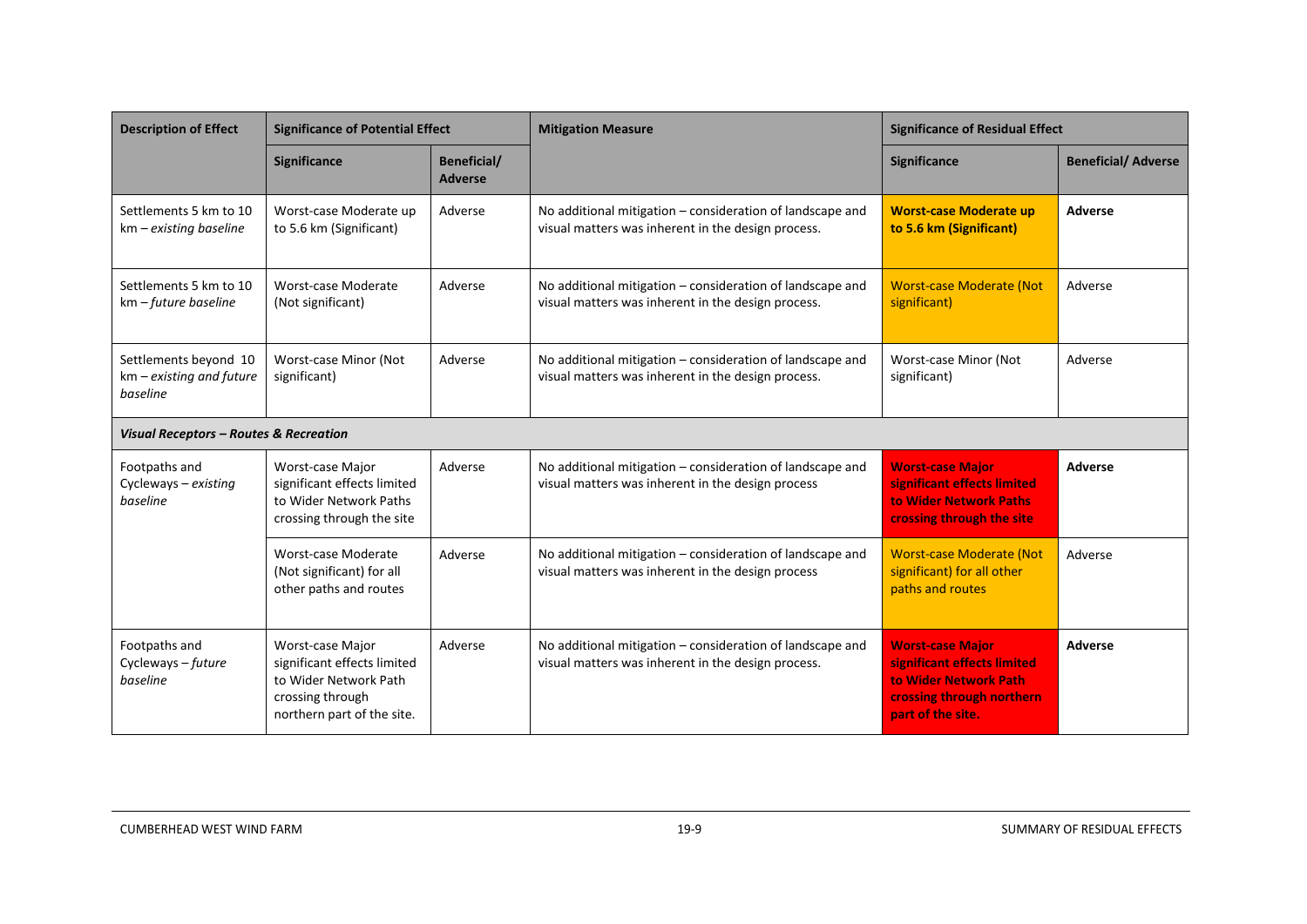| <b>Description of Effect</b>                                                            | <b>Significance of Potential Effect</b>                                              |                               | <b>Mitigation Measure</b>                                                                                                                                                                                                                      | <b>Significance of Residual Effect</b>                                                |                            |
|-----------------------------------------------------------------------------------------|--------------------------------------------------------------------------------------|-------------------------------|------------------------------------------------------------------------------------------------------------------------------------------------------------------------------------------------------------------------------------------------|---------------------------------------------------------------------------------------|----------------------------|
|                                                                                         | <b>Significance</b>                                                                  | Beneficial/<br><b>Adverse</b> |                                                                                                                                                                                                                                                | Significance                                                                          | <b>Beneficial/ Adverse</b> |
|                                                                                         | Worst-case<br>Moderate/minor (Not<br>significant) for all other<br>paths and routes. | Adverse                       | No additional mitigation - consideration of landscape and<br>visual matters was inherent in the design process.                                                                                                                                | Worst-case<br>Moderate/minor (Not<br>significant) for all other<br>paths and routes   | Adverse                    |
| Roads $-$ existing<br>baseline                                                          | Worst-case Moderate<br>(Not significant)                                             | Adverse                       | No additional mitigation - consideration of landscape and<br>visual matters was inherent in the design process.                                                                                                                                | <b>Worst-case Moderate (Not</b><br>significant)                                       | Adverse                    |
| Roads-future baseline                                                                   | Worst-case<br>Moderate/minor<br>(Not significant)                                    | Adverse                       | No additional mitigation - consideration of landscape and<br>visual matters was inherent in the design process.                                                                                                                                | Worst-case<br>Moderate/minor<br>(Not significant)                                     | Adverse                    |
| <b>Centres of Recreational</b><br>and Tourism Activity.                                 | Worst-case Moderate<br>(Not significant) at<br>Dalguhandy Opencast<br>mine           | Adverse                       | No additional mitigation - consideration of landscape and<br>visual matters was inherent in the design process.                                                                                                                                | <b>Worst-case Moderate (Not</b><br>significant) at Dalquhandy<br><b>Opencast mine</b> | Adverse                    |
|                                                                                         | Visual Effects of Turbine Lighting (2000 candela) - Landscape Character              |                               |                                                                                                                                                                                                                                                |                                                                                       |                            |
| Landscape Character up<br>to approximately 4km<br>from the site $-existing$<br>baseline | Worst-case Major<br>(significant)                                                    | Adverse                       | The LVIA Lighting Assessment (Appendix 6.4) assesses<br>potential effects of turbine lighting based on the 'worst-<br>case' scenario of the 2000 candela lighting operating at full<br>intensity and no reduction in directional intensity. In | <b>Worst-case Major</b><br>(significant)                                              | Adverse                    |
| Landscape Character up<br>to approximately 4km<br>from the site $-future$<br>baseline   | Worst-case Major<br>(significant)                                                    | Adverse                       | reality, the embedded mitigation built into the scheme<br>would mean that in good visibility conditions these effects<br>would be reduced when the 2000 candela lighting is                                                                    | <b>Worst-case Major</b><br>(significant)                                              | Adverse                    |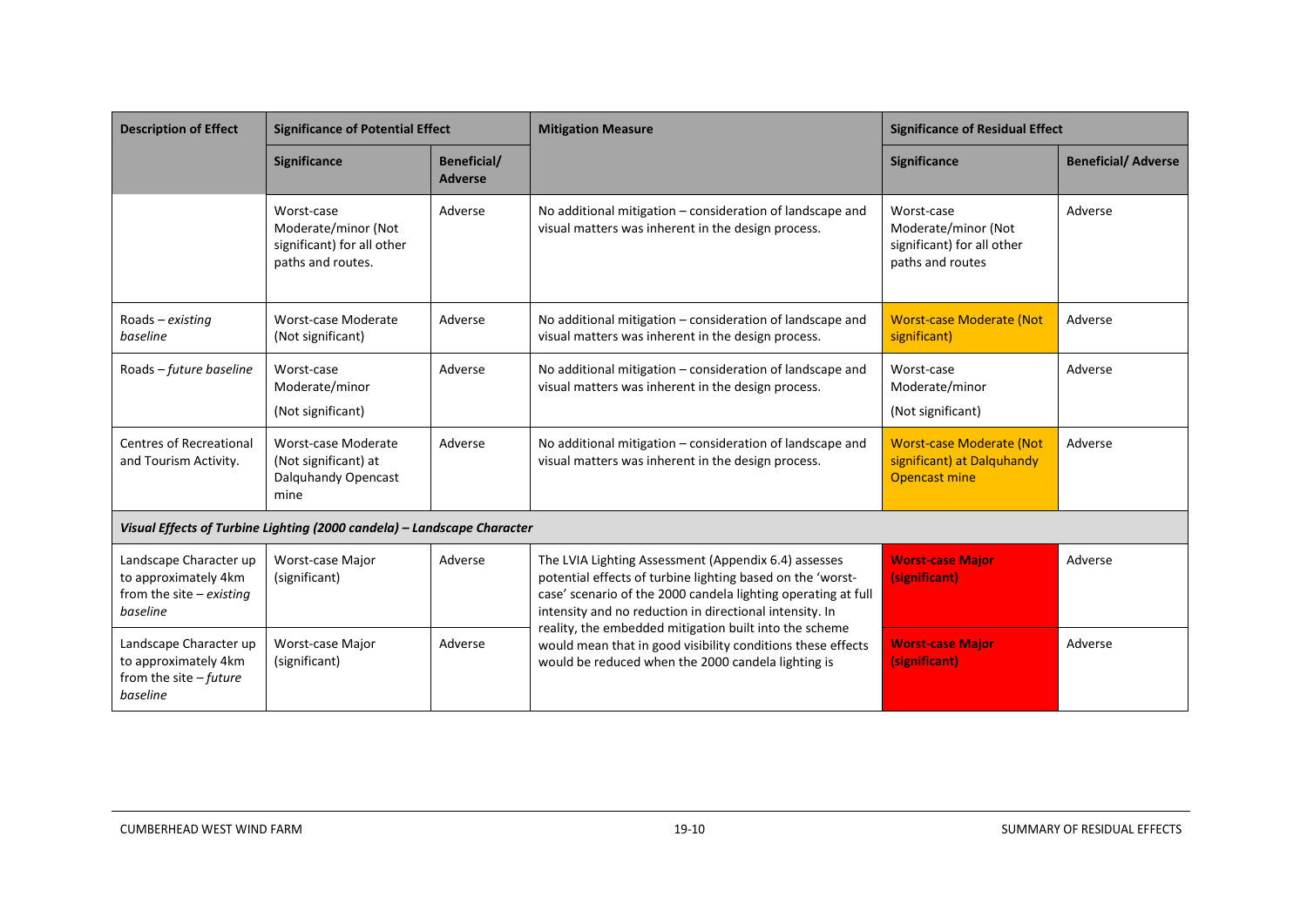| <b>Description of Effect</b>                                             | <b>Significance of Potential Effect</b>                             |                               | <b>Mitigation Measure</b>                                                                                                                                                                                                                                                                                                                                                                                                                                                                                                                       | <b>Significance of Residual Effect</b>                      |                            |
|--------------------------------------------------------------------------|---------------------------------------------------------------------|-------------------------------|-------------------------------------------------------------------------------------------------------------------------------------------------------------------------------------------------------------------------------------------------------------------------------------------------------------------------------------------------------------------------------------------------------------------------------------------------------------------------------------------------------------------------------------------------|-------------------------------------------------------------|----------------------------|
|                                                                          | <b>Significance</b>                                                 | Beneficial/<br><b>Adverse</b> |                                                                                                                                                                                                                                                                                                                                                                                                                                                                                                                                                 | Significance                                                | <b>Beneficial/ Adverse</b> |
| Landscape Character<br>beyond 4km from the<br>$site - existing baseline$ | Worst-case Moderate<br>(not significant)                            | Adverse                       | operating at a reduced intensity and the directional<br>intensity mitigation would reduce effects in all conditions.                                                                                                                                                                                                                                                                                                                                                                                                                            | <b>Worst-case Moderate (not</b><br>significant)             | Adverse                    |
| Landscape Character<br>beyond 4km from the<br>site - future baseline     | Worst-case Moderate<br>(not significant)                            | Adverse                       |                                                                                                                                                                                                                                                                                                                                                                                                                                                                                                                                                 | <b>Worst-case Moderate (not</b><br>significant)             | Adverse                    |
|                                                                          | Visual Effects of Turbine Lighting (2000 candela) - LVIA Viewpoints |                               |                                                                                                                                                                                                                                                                                                                                                                                                                                                                                                                                                 |                                                             |                            |
| VP1 - Muirburn Place,<br>Coalburn - existing<br>baseline                 | Worst-case Moderate<br>(significant)                                | Adverse                       | The LVIA Lighting Assessment (Appendix 6.4) assesses<br>potential effects of turbine lighting based on the worst-<br>case scenario of 2000 candela lighting operating at full<br>intensity and no reduction in directional intensity. In<br>reality, the embedded mitigation built into the scheme<br>would mean that in good visibility conditions these effects<br>would be reduced when the 2000 candela lighting is<br>operating at a reduced intensity and the directional<br>intensity mitigation would reduce effects in all conditions. | <b>Worst-case Moderate</b><br>(significant)                 | Adverse                    |
| VP1 - Muirburn Place,<br>Coalburn - future<br>baseline                   | Worst-case Moderate<br>(not significant)                            | Adverse                       |                                                                                                                                                                                                                                                                                                                                                                                                                                                                                                                                                 | <b>Worst-case Moderate (not</b><br>significant)             | Adverse                    |
| VP4 - Minor Road,<br>North Brackenridge -<br>existing baseline           | Worst-case<br>Major/moderate<br>(significant)                       | Adverse                       |                                                                                                                                                                                                                                                                                                                                                                                                                                                                                                                                                 | <b>Worst-case</b><br><b>Major/moderate</b><br>(significant) | Adverse                    |
| VP4 - Minor Road.<br>North Brackenridge -<br>future baseline             | Worst-case Moderate<br>(significant)                                | Adverse                       |                                                                                                                                                                                                                                                                                                                                                                                                                                                                                                                                                 | <b>Worst-case Moderate</b><br>(significant)                 | Adverse                    |
| VP13 - Victory Park,<br>Muirkirk - existing<br>baseline                  | Worst-case Minor (not<br>significant)                               | Adverse                       |                                                                                                                                                                                                                                                                                                                                                                                                                                                                                                                                                 | <b>Worst-case Minor (not</b><br>significant)                | Adverse                    |
| VP13 - Victory Park,<br>Muirkirk - future<br>baseline                    | Worst-case Minor (not<br>significant)                               | Adverse                       |                                                                                                                                                                                                                                                                                                                                                                                                                                                                                                                                                 | <b>Worst-case Minor (not</b><br>significant)                | Adverse                    |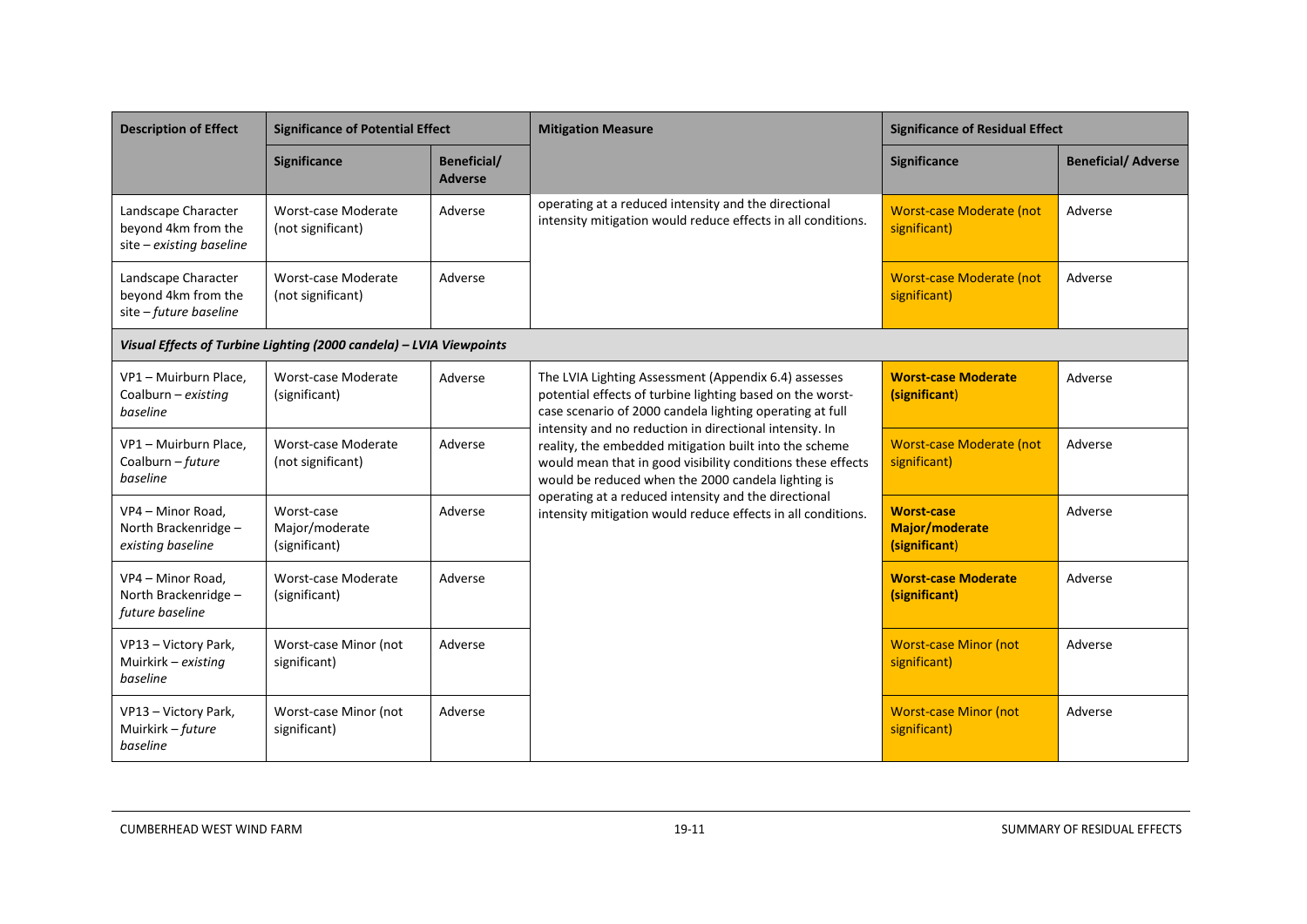| <b>Description of Effect</b>      | <b>Significance of Potential Effect</b>                         |                               | <b>Mitigation Measure</b>                                                                                                                                                                                                                    | <b>Significance of Residual Effect</b>                   |                           |
|-----------------------------------|-----------------------------------------------------------------|-------------------------------|----------------------------------------------------------------------------------------------------------------------------------------------------------------------------------------------------------------------------------------------|----------------------------------------------------------|---------------------------|
|                                   | <b>Significance</b>                                             | Beneficial/<br><b>Adverse</b> |                                                                                                                                                                                                                                              | Significance                                             | <b>Beneficial/Adverse</b> |
|                                   | Visual Effects of Turbine Lighting (2000 candela) - Settlements |                               |                                                                                                                                                                                                                                              |                                                          |                           |
| Coalburn - existing<br>baseline   | Worst-case Moderate<br>(significant)                            | Adverse                       | The LVIA Lighting Assessment (Appendix 6.4) assesses<br>potential effects of turbine lighting based on the worst-                                                                                                                            | <b>Worst-case Moderate</b><br>(significant)              | Adverse                   |
| Coalburn - future<br>baseline     | Worst-case Moderate<br>(not significant)                        | Adverse                       | case scenario of 2000 candela lighting operating at full<br>intensity and no reduction in directional intensity. In<br>reality, the embedded mitigation built into the scheme                                                                | <b>Worst-case Moderate (not</b><br>significant)          | Adverse                   |
| Lesmahagow - existing<br>baseline | Worst-case<br>Moderate/minor (not<br>significant)               | Adverse                       | would mean that in good visibility conditions these effects<br>would be reduced when the 2000 candela lighting is<br>operating at a reduced intensity and the directional<br>intensity mitigation would reduce effects in all conditions.    | Worst-case<br>Moderate/minor (not<br>significant)        | Adverse                   |
| Lesmahagow - future<br>baseline   | Worst-case<br>Moderate/minor (not<br>significant)               | Adverse                       |                                                                                                                                                                                                                                              | Worst-case<br>Moderate/minor (not<br>significant)        | Adverse                   |
| Muirkirk $-existing$<br>baseline  | Worst-case<br>Moderate/minor (not<br>significant)               | Adverse                       |                                                                                                                                                                                                                                              | <b>Worst-case</b><br>Moderate/minor (not<br>significant) | Adverse                   |
| Muirkirk - future<br>baseline     | Worst-case<br>Moderate/minor (not<br>significant)               | Adverse                       |                                                                                                                                                                                                                                              | Worst-case<br>Moderate/minor (not<br>significant)        | Adverse                   |
|                                   | Visual Effects of Turbine Lighting (2000 candela) - Road Users  |                               |                                                                                                                                                                                                                                              |                                                          |                           |
| $M74$ – existing baseline         | Worst-case Moderate<br>(not significant)                        | Adverse                       | The LVIA Lighting Assessment (Appendix 6.4) assesses<br>potential effects of turbine lighting based on the worst-                                                                                                                            | <b>Worst-case Moderate (not</b><br>significant)          | Adverse                   |
| M74 - future baseline             | Worst-case<br>Moderate/minor (not<br>significant)               | Adverse                       | case scenario of 2000 candela lighting operating at full<br>intensity and no reduction in directional intensity. In<br>reality, the embedded mitigation built into the scheme<br>would mean that in good visibility conditions these effects | Worst-case<br>Moderate/minor (not<br>significant)        | Adverse                   |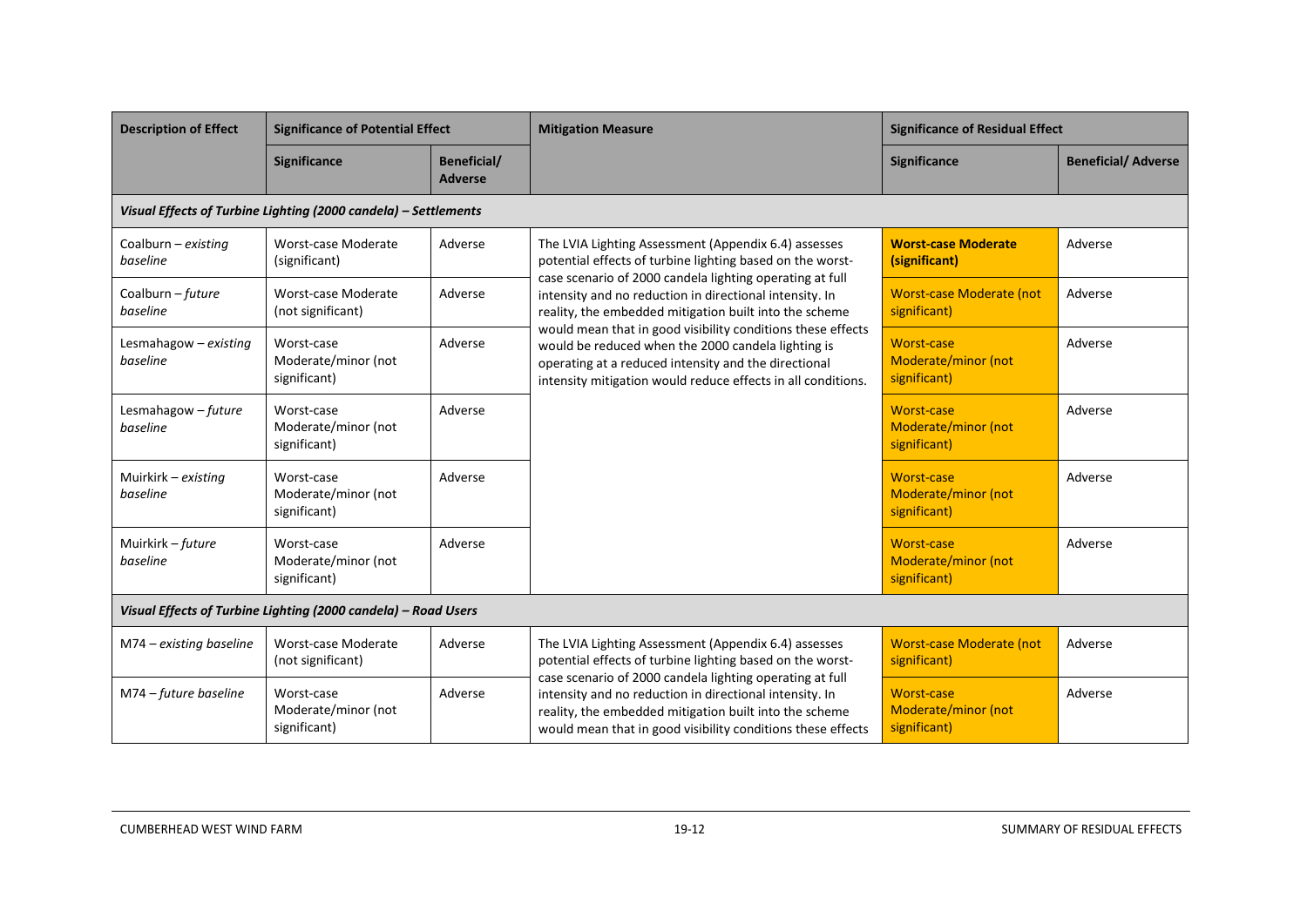| <b>Description of Effect</b>                                                 | <b>Significance of Potential Effect</b>                   |                                      | <b>Mitigation Measure</b>                                                                                                                                                  | <b>Significance of Residual Effect</b>                           |                           |
|------------------------------------------------------------------------------|-----------------------------------------------------------|--------------------------------------|----------------------------------------------------------------------------------------------------------------------------------------------------------------------------|------------------------------------------------------------------|---------------------------|
|                                                                              | Significance                                              | <b>Beneficial/</b><br><b>Adverse</b> |                                                                                                                                                                            | Significance                                                     | <b>Beneficial/Adverse</b> |
| Minor road network to<br>the north-east of the<br>$site - existing baseline$ | Worst-case<br>Major/moderate (up to<br>4km) (significant) | Adverse                              | would be reduced when the 2000 candela lighting is<br>operating at a reduced intensity and the directional<br>intensity mitigation would reduce effects in all conditions. | <b>Worst-case</b><br>Major/moderate (up to<br>4km) (significant) | Adverse                   |
| Minor road network to<br>the north-east of the<br>site - future baseline     | Worst-case Moderate (up<br>to 4km) (significant)          | Adverse                              |                                                                                                                                                                            | <b>Worst-case Moderate (up</b><br>to 4km) (significant)          | Adverse                   |
| <b>Ecology and Nature Conservation</b>                                       |                                                           |                                      |                                                                                                                                                                            |                                                                  |                           |
| <b>Collision Risk (Nyctalus</b><br>bats).                                    | Moderate                                                  | Adverse                              | Set-back of turbines from forestry, Bat Mitigation and<br>Monitoring Plan.                                                                                                 | Minor                                                            | Adverse                   |
| Collision Risk (Pipistrelle<br>bats).                                        | Minor                                                     | Adverse                              | Set-back of turbines from forestry, Bat Mitigation and<br><b>Monitoring Plan</b>                                                                                           | Minor                                                            | Adverse                   |
| <b>Ornithology</b>                                                           |                                                           |                                      |                                                                                                                                                                            |                                                                  |                           |
| <b>Displacement</b>                                                          |                                                           |                                      |                                                                                                                                                                            |                                                                  |                           |
| Hen harrier                                                                  | Minor (Not significant)                                   | Adverse                              | None required. HMP would provide enhanced habitat.                                                                                                                         | Not significant                                                  | Adverse                   |
| Merlin                                                                       | Minor (Not significant)                                   | Adverse                              |                                                                                                                                                                            | Not significant                                                  | Adverse                   |
| Goshawk                                                                      | Negligible (Not<br>significant)                           | Adverse                              |                                                                                                                                                                            | Not significant                                                  | Adverse                   |
| <b>Black grouse</b>                                                          | Minor (Not significant)                                   | Adverse                              |                                                                                                                                                                            | Not significant                                                  | Adverse                   |
| Curlew                                                                       | Minor (Not significant)                                   | Adverse                              |                                                                                                                                                                            | Not significant                                                  | Adverse                   |
| Golden plover                                                                | Minor (Not significant)                                   | Adverse                              |                                                                                                                                                                            | Not significant                                                  | Adverse                   |
| <b>Collision Risk</b>                                                        |                                                           |                                      |                                                                                                                                                                            |                                                                  |                           |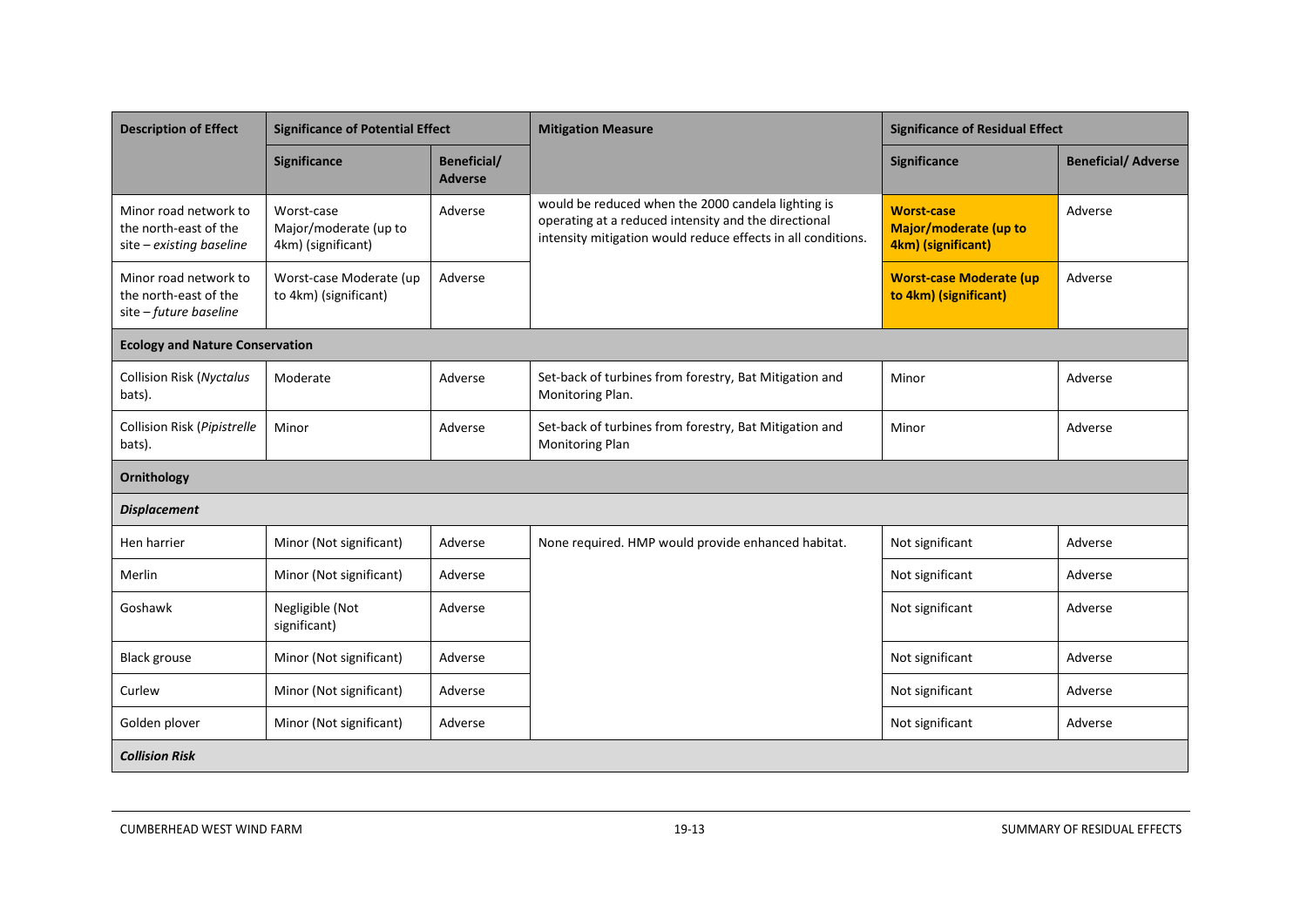| <b>Description of Effect</b>                                                                                                                    | <b>Significance of Potential Effect</b> |                                      | <b>Mitigation Measure</b>                                                                                                                     | <b>Significance of Residual Effect</b> |                            |
|-------------------------------------------------------------------------------------------------------------------------------------------------|-----------------------------------------|--------------------------------------|-----------------------------------------------------------------------------------------------------------------------------------------------|----------------------------------------|----------------------------|
|                                                                                                                                                 | Significance                            | <b>Beneficial/</b><br><b>Adverse</b> |                                                                                                                                               | Significance                           | <b>Beneficial/ Adverse</b> |
| Hen harrier                                                                                                                                     | Minor (Not significant)                 | Adverse                              | None required.                                                                                                                                | Not significant                        | Adverse                    |
| Merlin                                                                                                                                          | Minor (Not significant)                 | Adverse                              |                                                                                                                                               | Not significant                        | Adverse                    |
| Goshawk                                                                                                                                         | Minor (Not significant)                 | Adverse                              |                                                                                                                                               | Not significant                        | Adverse                    |
| <b>Black grouse</b>                                                                                                                             | Negligible (Not<br>significant)         | Adverse                              |                                                                                                                                               | Not significant                        | Adverse                    |
| Curlew                                                                                                                                          | Minor (Not significant)                 | Adverse                              |                                                                                                                                               | Not significant                        | Adverse                    |
| Golden plover                                                                                                                                   | Minor (Not significant)                 | Adverse                              |                                                                                                                                               | Not significant                        | Adverse                    |
| <b>Lighting Effects</b>                                                                                                                         |                                         |                                      |                                                                                                                                               |                                        |                            |
| All Important<br><b>Ornithological Features</b><br>(IOFs).                                                                                      | Negligible (Not<br>significant)         | Adverse                              | None required.                                                                                                                                | Not significant                        | Adverse                    |
| <b>Noise and Vibration</b>                                                                                                                      |                                         |                                      |                                                                                                                                               |                                        |                            |
| Operational noise from<br>Proposed<br>Development.                                                                                              | Not Significant                         | Adverse                              | Operational monitoring to ensure compliance, with the<br>option of selective constraint of turbine operation if found<br>to be a requirement. | Not Significant                        | Adverse                    |
| <b>Cultural Heritage</b>                                                                                                                        |                                         |                                      |                                                                                                                                               |                                        |                            |
| Effect on the settings of<br>Dungavel Hill, Cairn<br>(SM2848), Cairn Table,<br>two cairns (SM4631)<br>and Black Hill, fort &<br>cairn (SM2882). | Minor                                   | Adverse                              | No mitigation necessary.                                                                                                                      | Minor                                  | Adverse                    |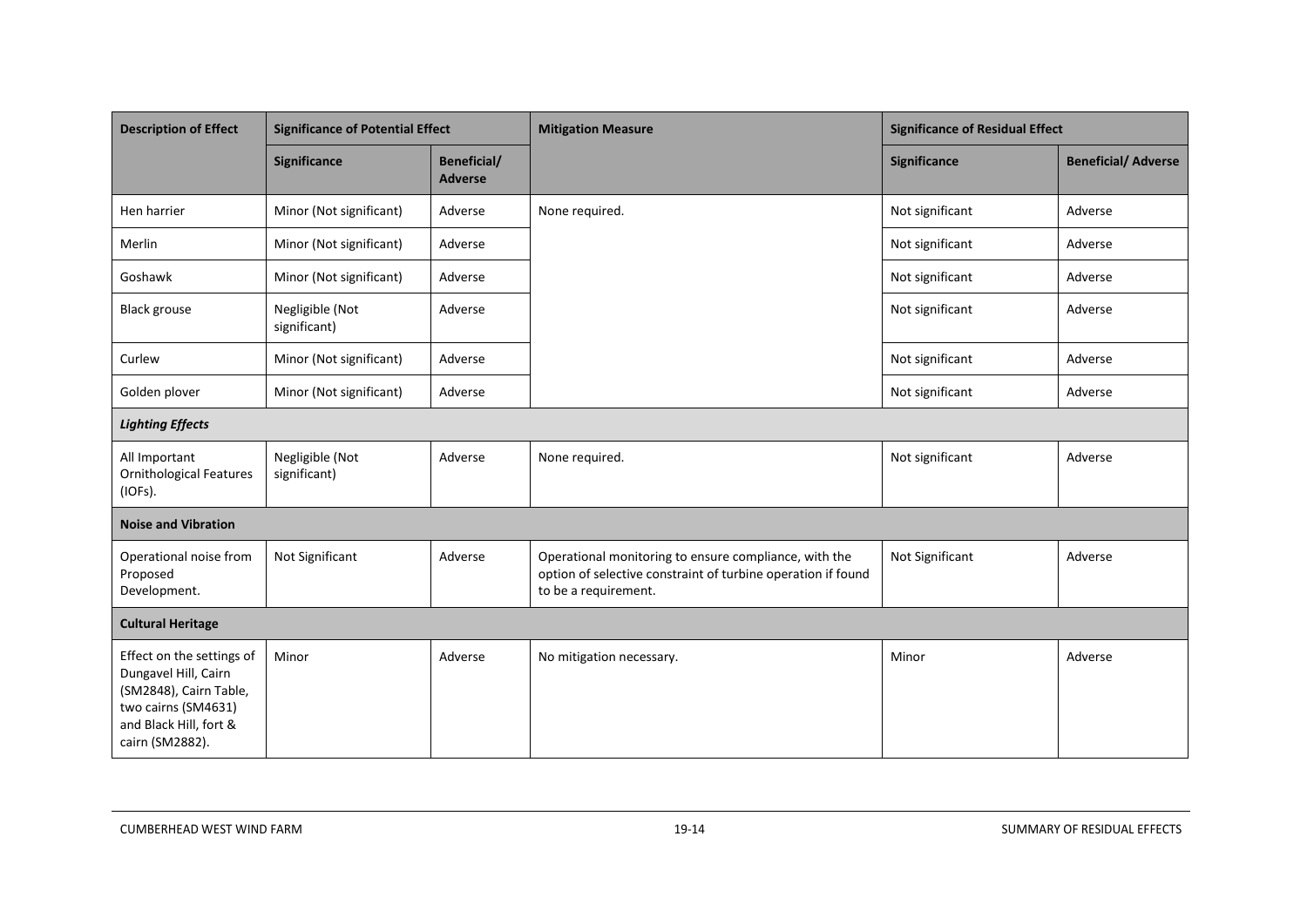| <b>Description of Effect</b>                                                                                 | <b>Significance of Potential Effect</b> |                               | <b>Significance of Residual Effect</b><br><b>Mitigation Measure</b>                                                                                                                                                                                                                                                                    |                    |                            |
|--------------------------------------------------------------------------------------------------------------|-----------------------------------------|-------------------------------|----------------------------------------------------------------------------------------------------------------------------------------------------------------------------------------------------------------------------------------------------------------------------------------------------------------------------------------|--------------------|----------------------------|
|                                                                                                              | Significance                            | Beneficial/<br><b>Adverse</b> |                                                                                                                                                                                                                                                                                                                                        | Significance       | <b>Beneficial/ Adverse</b> |
| Effect on the setting of<br>New Lanark World<br>Heritage Site.                                               | Minor                                   | Adverse                       | No mitigation necessary.                                                                                                                                                                                                                                                                                                               | Minor              | Adverse                    |
| Effect on the setting of<br>Falls of Clyde Garden<br>and Designed<br>Landscape (GDL00358).                   | Minor                                   | Adverse                       | No mitigation necessary.                                                                                                                                                                                                                                                                                                               | Minor              | Adverse                    |
| Effects on settings of<br>other designated<br>heritage assets in the<br>wider landscape during<br>operation. | Minor / Negligible                      | Adverse                       | No mitigation necessary.                                                                                                                                                                                                                                                                                                               | Minor / Negligible | Adverse                    |
| <b>Hydrology, Hydrogeology and Geology</b>                                                                   |                                         |                               |                                                                                                                                                                                                                                                                                                                                        |                    |                            |
| Surface water drainage<br>including downstream<br>flood risk.                                                | Major                                   | Adverse                       | 50 m buffer around watercourses wherever possible.<br>Detailed Drainage Strategy to be developed and agreed<br>with SEPA and SLC. To detail drainage design to slow<br>surface water flows and ensure that run-off from hard<br>surfaces will be controlled.<br>Appropriate design of water crossings to maintain<br>continuous flows. | Minor              | Adverse                    |
| Alteration to fluvial<br>geomorphology.                                                                      | Moderate                                | Adverse                       | Appropriately designed drainage and watercourse<br>crossings.                                                                                                                                                                                                                                                                          | Minor              | Adverse                    |
| <b>Transport and Traffic</b>                                                                                 |                                         |                               |                                                                                                                                                                                                                                                                                                                                        |                    |                            |
| Severance, pedestrian<br>delay, pedestrian<br>amenity, fear &                                                | Negligible                              | Adverse                       | No mitigation proposed.                                                                                                                                                                                                                                                                                                                | Negligible         | Adverse                    |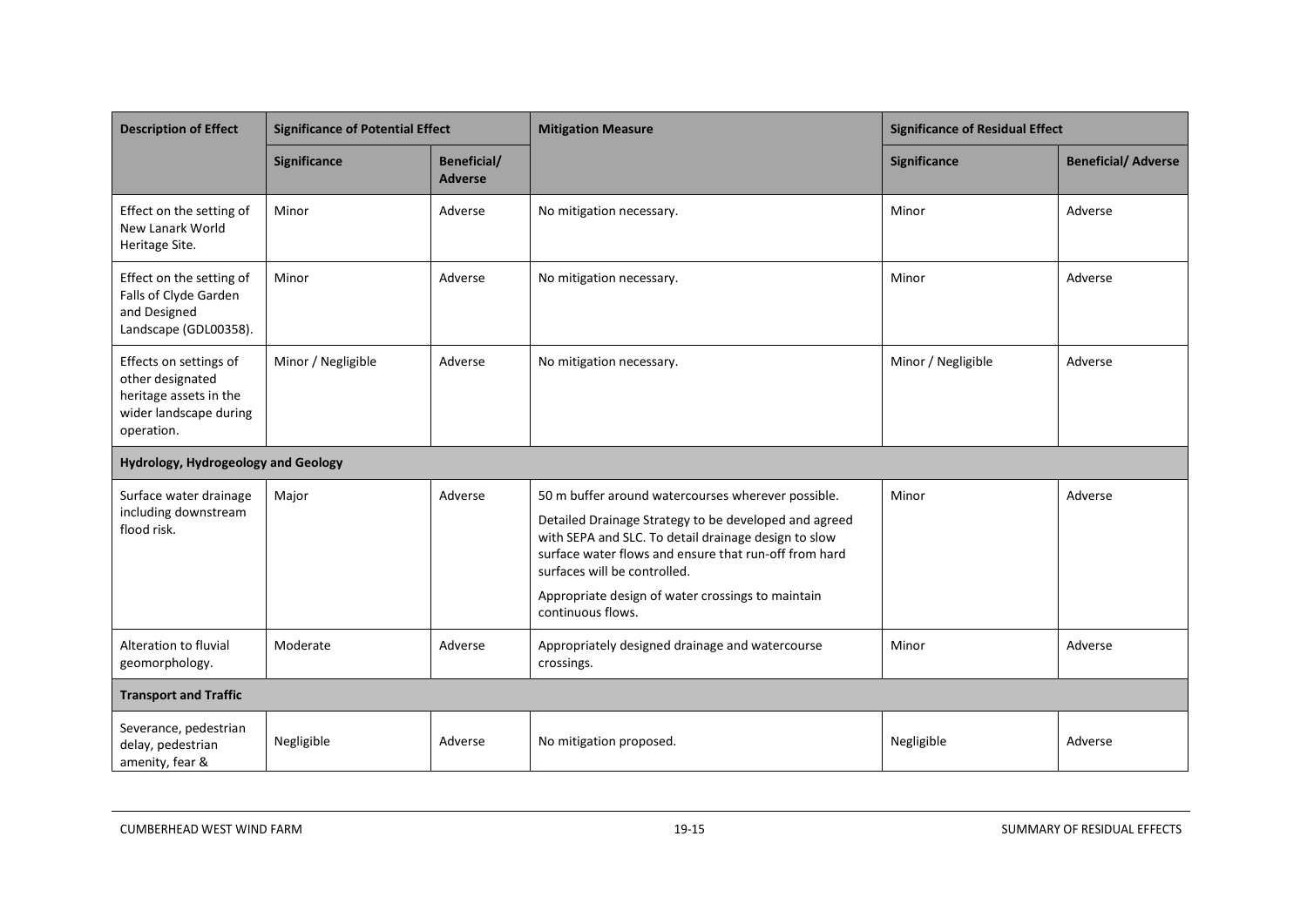| <b>Description of Effect</b>                                                          | <b>Significance of Potential Effect</b> |                                      | <b>Mitigation Measure</b> | <b>Significance of Residual Effect</b> |                            |
|---------------------------------------------------------------------------------------|-----------------------------------------|--------------------------------------|---------------------------|----------------------------------------|----------------------------|
|                                                                                       | Significance                            | <b>Beneficial/</b><br><b>Adverse</b> |                           | Significance                           | <b>Beneficial/ Adverse</b> |
| intimidation, driver<br>delay or accidents.                                           |                                         |                                      |                           |                                        |                            |
| Socio-economics, Recreation and Tourism                                               |                                         |                                      |                           |                                        |                            |
| Annual economic<br>impact of £0.7 million<br>GVA and 10 jobs in<br>South Lanarkshire. | Negligible                              | Beneficial                           | N/A                       | Negligible                             | Beneficial                 |
| Annual economic<br>impact of £1.2 million<br>GVA and 18 jobs in<br>Scotland.          | Negligible                              | Beneficial                           | N/A                       | Negligible                             | Beneficial                 |
| Potential revenue from<br>shared ownership.                                           | Moderate                                | Beneficial                           | N/A                       | Moderate                               | Beneficial                 |
| Payment of an<br>estimated £1.3 million<br>in Non-Domestic Rates.                     | Negligible                              | Beneficial                           | N/A                       | Negligible                             | Beneficial                 |
| Effect on tourism<br>assets.                                                          | Negligible                              | Beneficial                           | N/A                       | Negligible                             | Beneficial                 |
| Effect on tourism<br>accommodation<br>providers.                                      | Negligible                              | Adverse                              | N/A                       | Negligible                             | Adverse                    |
| Effect on tourism<br>routes.                                                          | Negligible                              | Adverse                              | N/A                       | Negligible                             | Adverse                    |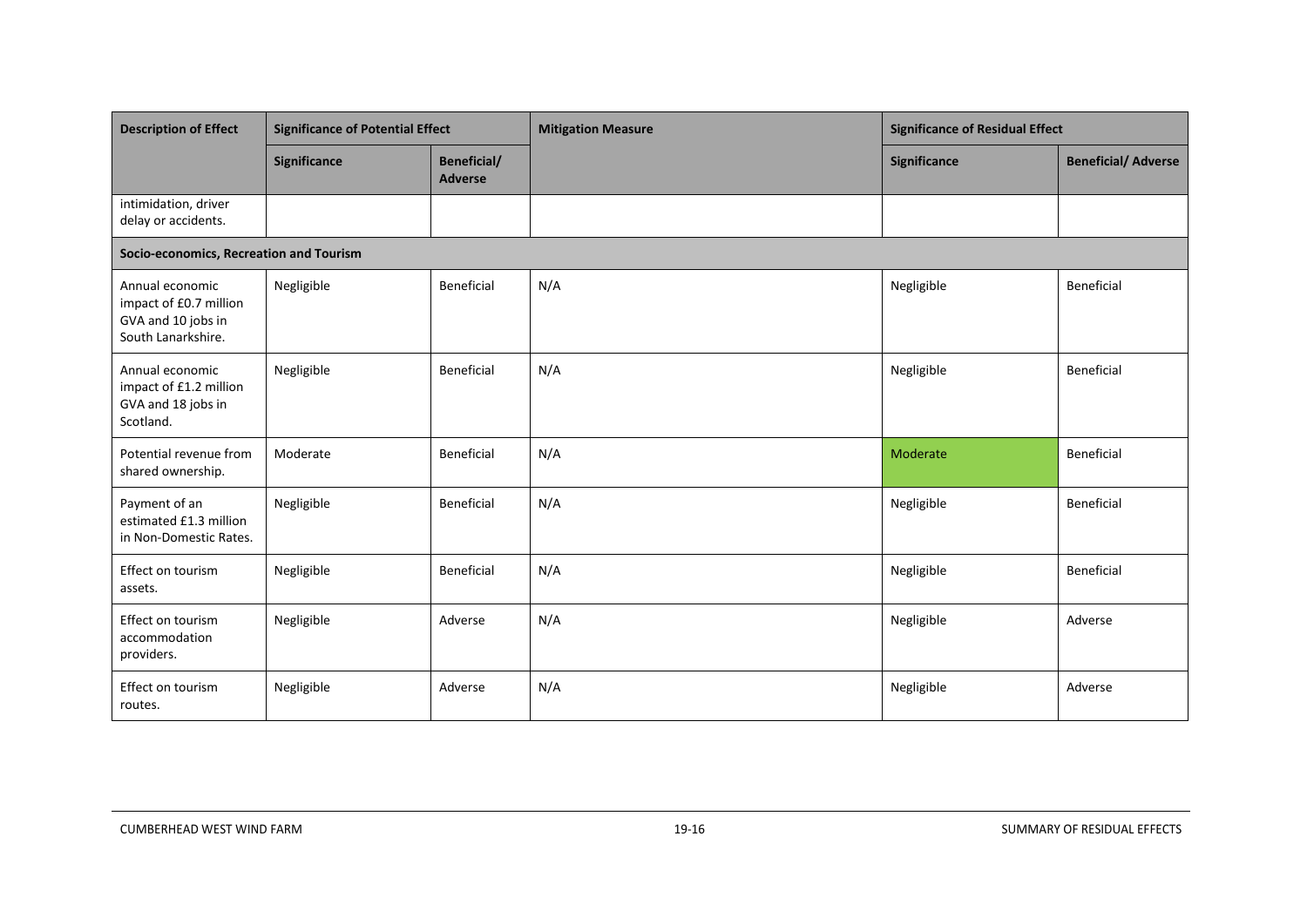| <b>Description of Effect</b>                                                             | <b>Significance of Potential Effect</b> |                               | <b>Mitigation Measure</b>                                                                                                                                                                               | <b>Significance of Residual Effect</b> |                            |
|------------------------------------------------------------------------------------------|-----------------------------------------|-------------------------------|---------------------------------------------------------------------------------------------------------------------------------------------------------------------------------------------------------|----------------------------------------|----------------------------|
|                                                                                          | <b>Significance</b>                     | Beneficial/<br><b>Adverse</b> |                                                                                                                                                                                                         | Significance                           | <b>Beneficial/ Adverse</b> |
| Effects of proposed<br>investment in tourism<br>infrastructure.                          | Negligible                              | Adverse                       | N/A                                                                                                                                                                                                     | Negligible                             | Adverse                    |
| Effect of proposed<br>investment in path<br>network.                                     | Moderate                                | Beneficial                    | N/A                                                                                                                                                                                                     | Moderate                               | <b>Beneficial</b>          |
| <b>Aviation, Radar and Telecommunications</b>                                            |                                         |                               |                                                                                                                                                                                                         |                                        |                            |
| Effects on MoD low<br>flying interests during<br>the operational period.                 | Negligible                              | Neutral                       | Aviation lighting will be installed. The location of erected<br>turbines will be notified to the CAA and Defence<br>Geographic Centre for inclusion in relevant obstacles data<br>bases and the ENR5.4. | Negligible                             | Neutral                    |
| <b>Effects on NATS</b><br>infrastructure during<br>the operational period.               | Major                                   | Adverse                       | Mitigation measure to be agreed between the Applicant<br>and NATS.                                                                                                                                      | Negligible                             | Neutral                    |
| <b>Effects on Glasgow</b><br>Airport infrastructure<br>during the operational<br>period. | Major                                   | Adverse                       | Mitigation measure a to be greed between the Applicant<br>and Glasgow Airport.                                                                                                                          | Negligible                             | Neutral                    |
| Effects on<br>telecommunications<br>fixed links.                                         | Negligible                              | Neutral                       | Further consultation undertaken with Atkins.                                                                                                                                                            | Negligible                             | Neutral                    |
| <b>Shadow Flicker</b>                                                                    |                                         |                               |                                                                                                                                                                                                         |                                        |                            |
| Shadow flicker effects<br>on residential receptors<br>1 & 10.                            | Significant                             | Adverse                       | Implementation of a Wind Farm Shadow Flicker Protocol if<br>complaints from residents are received and shadow flicker<br>effects are found to be causing nuisance in certain                            | Not Significant                        | N/A                        |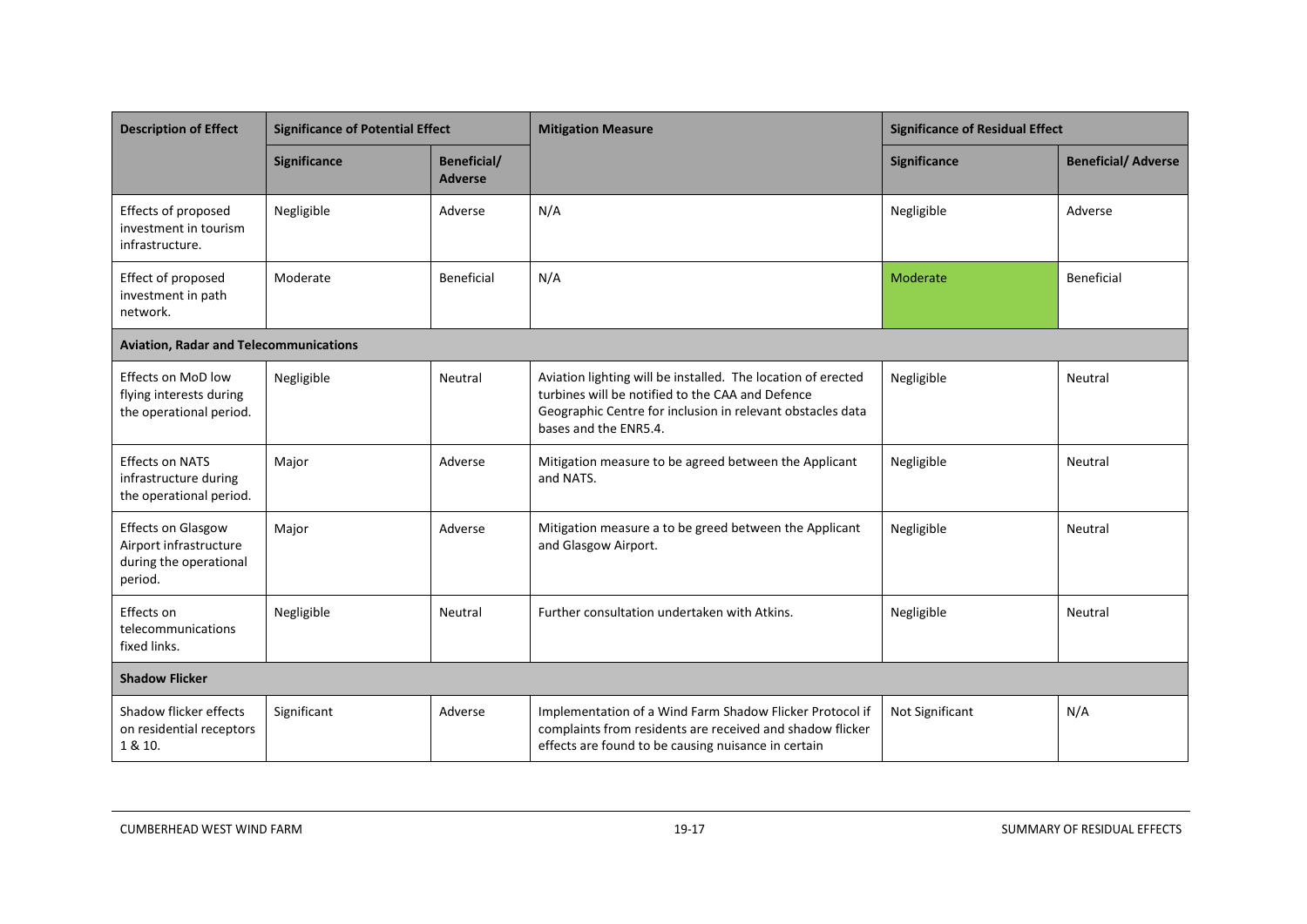| <b>Description of Effect</b> | <b>Significance of Potential Effect</b>  |                               | <b>Mitigation Measure</b>                                                                                | <b>Significance of Residual Effect</b> |                           |  |  |
|------------------------------|------------------------------------------|-------------------------------|----------------------------------------------------------------------------------------------------------|----------------------------------------|---------------------------|--|--|
|                              | <b>Significance</b>                      | Beneficial/<br><b>Adverse</b> |                                                                                                          | Significance                           | <b>Beneficial/Adverse</b> |  |  |
|                              |                                          |                               | atmospheric conditions and at certain times of the year, to<br>be agreed with South Lanarkshire Council. |                                        |                           |  |  |
| Forestry                     |                                          |                               |                                                                                                          |                                        |                           |  |  |
|                              | No impacts on forestry during operation. |                               |                                                                                                          |                                        |                           |  |  |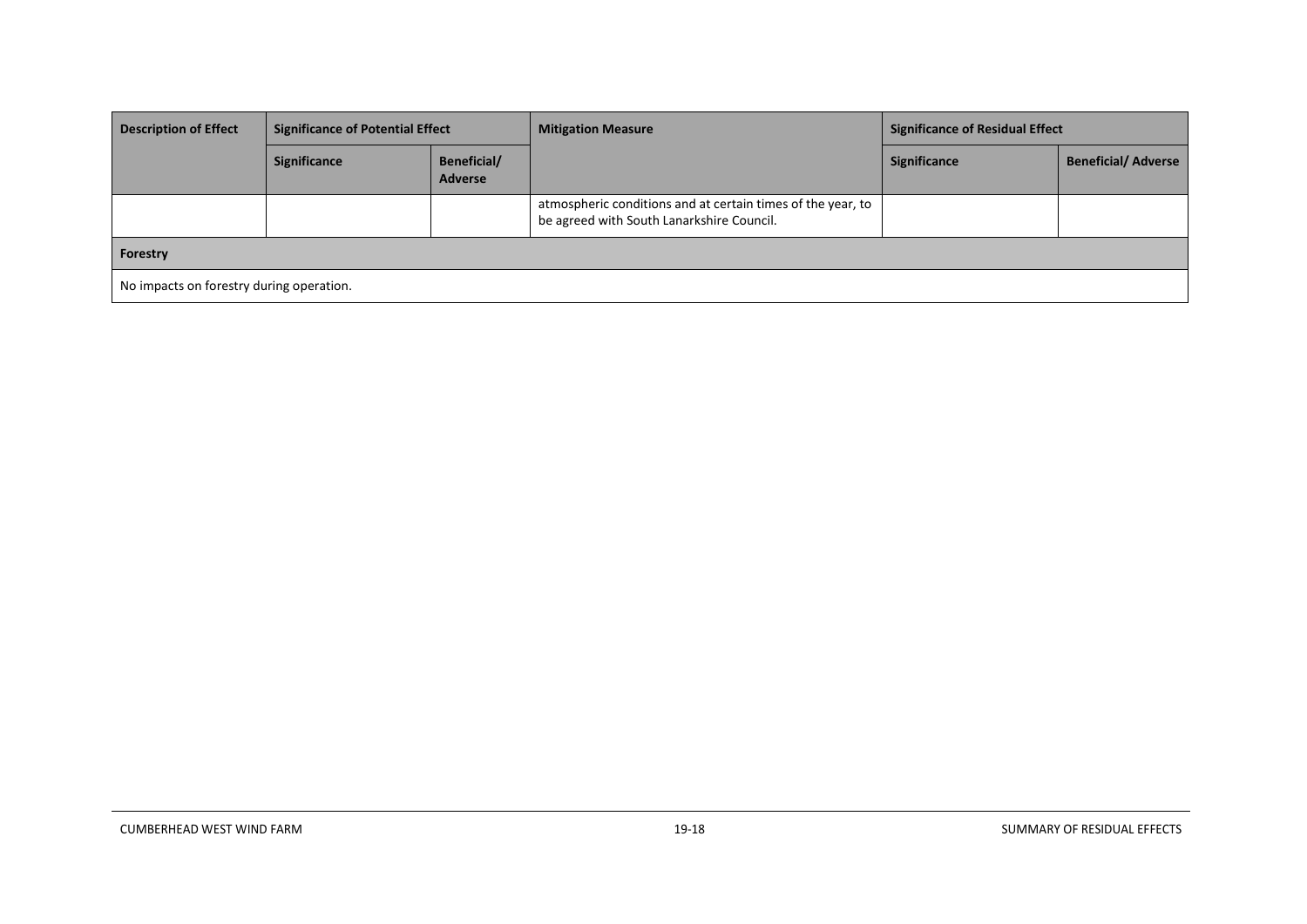#### **Table 19.3 – Cumulative Effects**

<span id="page-20-0"></span>

| <b>Description of Effect</b>                        | <b>Significance of Potential Effect</b>                                                                                                                                                                                                                                                                                             |                               | <b>Mitigation Measure</b>                                                                                          | <b>Significance of Residual Effect</b>                                                                                                                                                                                                                                                                                                 |                           |
|-----------------------------------------------------|-------------------------------------------------------------------------------------------------------------------------------------------------------------------------------------------------------------------------------------------------------------------------------------------------------------------------------------|-------------------------------|--------------------------------------------------------------------------------------------------------------------|----------------------------------------------------------------------------------------------------------------------------------------------------------------------------------------------------------------------------------------------------------------------------------------------------------------------------------------|---------------------------|
|                                                     | <b>Significance</b>                                                                                                                                                                                                                                                                                                                 | Beneficial/<br><b>Adverse</b> |                                                                                                                    | <b>Significance</b>                                                                                                                                                                                                                                                                                                                    | <b>Beneficial/Adverse</b> |
| <b>Landscape and Visual</b>                         |                                                                                                                                                                                                                                                                                                                                     |                               |                                                                                                                    |                                                                                                                                                                                                                                                                                                                                        |                           |
| Combined Landscape Character<br>Effects.            | Significant effects on much<br>of the rolling moorland<br>landscape (LCTs 7, 7A and<br>7B) in the vicinity of the<br>site. However, this effect<br>would occur in the absence<br>of the Proposed<br>Development and so, the<br>Proposed Development<br>would consolidate this<br>existing effect brought<br>about by other schemes. | Adverse                       | No additional mitigation - consideration of<br>landscape and visual matters was inherent in the<br>design process. | Significant effects on<br>much of the rolling<br>moorland landscape<br>(LCTs 7, 7A and 7B) in the<br>vicinity of the site.<br>However, this effect<br>would occur in the<br>absence of the Proposed<br>Development and so, the<br>Proposed Development<br>would consolidate this<br>existing effect brought<br>about by other schemes. | Adverse                   |
| <b>Combined Cumulative Visual</b><br>Effects.       | The Proposed Development<br>would not introduce any<br>additional significant<br>effects and would<br>consolidate the existing<br>effects of the other<br>existing, consented and in<br>planning schemes.                                                                                                                           | Adverse                       | No additional mitigation - consideration of<br>landscape and visual matters was inherent in the<br>design process. | Judgements would<br>remain unchanged. No<br>additional significant<br>effects resulting from the<br>addition of the Proposed<br>Development.                                                                                                                                                                                           | Adverse                   |
| <b>Ecology and Nature Conservation</b>              |                                                                                                                                                                                                                                                                                                                                     |                               |                                                                                                                    |                                                                                                                                                                                                                                                                                                                                        |                           |
| Habitat loss (Blanket bog and<br>wet modified bog). | Negligible                                                                                                                                                                                                                                                                                                                          | Adverse                       | None required.                                                                                                     | Negligible                                                                                                                                                                                                                                                                                                                             | Adverse                   |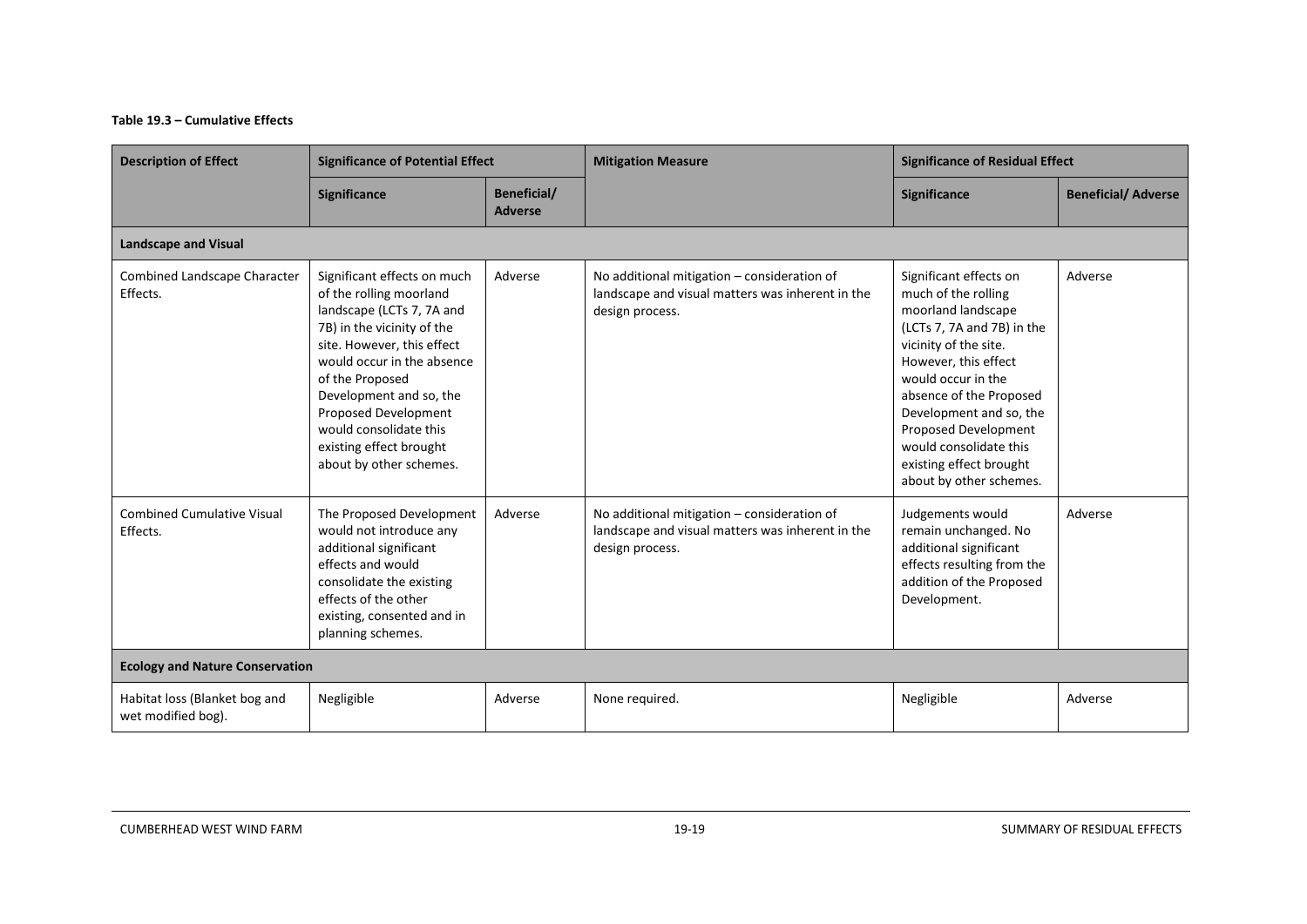| <b>Description of Effect</b>                                                                                                                            | <b>Significance of Potential Effect</b> |                               | <b>Mitigation Measure</b>                                                                                                                   | <b>Significance of Residual Effect</b> |                            |
|---------------------------------------------------------------------------------------------------------------------------------------------------------|-----------------------------------------|-------------------------------|---------------------------------------------------------------------------------------------------------------------------------------------|----------------------------------------|----------------------------|
|                                                                                                                                                         | <b>Significance</b>                     | Beneficial/<br><b>Adverse</b> |                                                                                                                                             | Significance                           | <b>Beneficial/ Adverse</b> |
| Habitat loss and disturbance<br>(Nyctalus bats).                                                                                                        | Minor                                   | Adverse                       | None required.                                                                                                                              | Minor                                  | Adverse                    |
| Habitat loss and disturbance<br>(Pipistrelle bats).                                                                                                     | Negligible                              | Adverse                       | None required.                                                                                                                              | Negligible                             | Adverse                    |
| Collision Risk (Nyctalus bats).                                                                                                                         | Minor                                   | Adverse                       | None required.                                                                                                                              | Minor                                  | Adverse                    |
| Collision Risk (Pipistrelle bats).                                                                                                                      | Minor                                   | Adverse                       | None required.                                                                                                                              | Minor                                  | Adverse                    |
| <b>Ornithology</b>                                                                                                                                      |                                         |                               |                                                                                                                                             |                                        |                            |
| All IOFs.                                                                                                                                               | Minor (Not significant)                 | Adverse                       | None required.                                                                                                                              | Not significant                        | Adverse                    |
| <b>Noise and Vibration</b>                                                                                                                              |                                         |                               |                                                                                                                                             |                                        |                            |
| Cumulative noise from the<br>operation of consented and<br>proposed local wind energy<br>developments.                                                  | Not Significant                         | Adverse                       | Operational monitoring to ensure compliance, with<br>the option of selective constraint for the Proposed<br>Development if found necessary. | Not Significant                        | Adverse                    |
| <b>Cultural Heritage</b>                                                                                                                                |                                         |                               |                                                                                                                                             |                                        |                            |
| Cumulative effect on the<br>settings of Dungavel Hill, Cairn<br>(SM2848), Cairn Table, two<br>cairns (SM4631) and Black Hill,<br>fort & cairn (SM2882). | Minor                                   | Adverse                       | No mitigation necessary.                                                                                                                    | Minor                                  | Adverse                    |
| Cumulative effect on the<br>setting of New Lanark World<br>Heritage Site.                                                                               | Minor                                   | Adverse                       | No mitigation necessary.                                                                                                                    | Minor                                  | Adverse                    |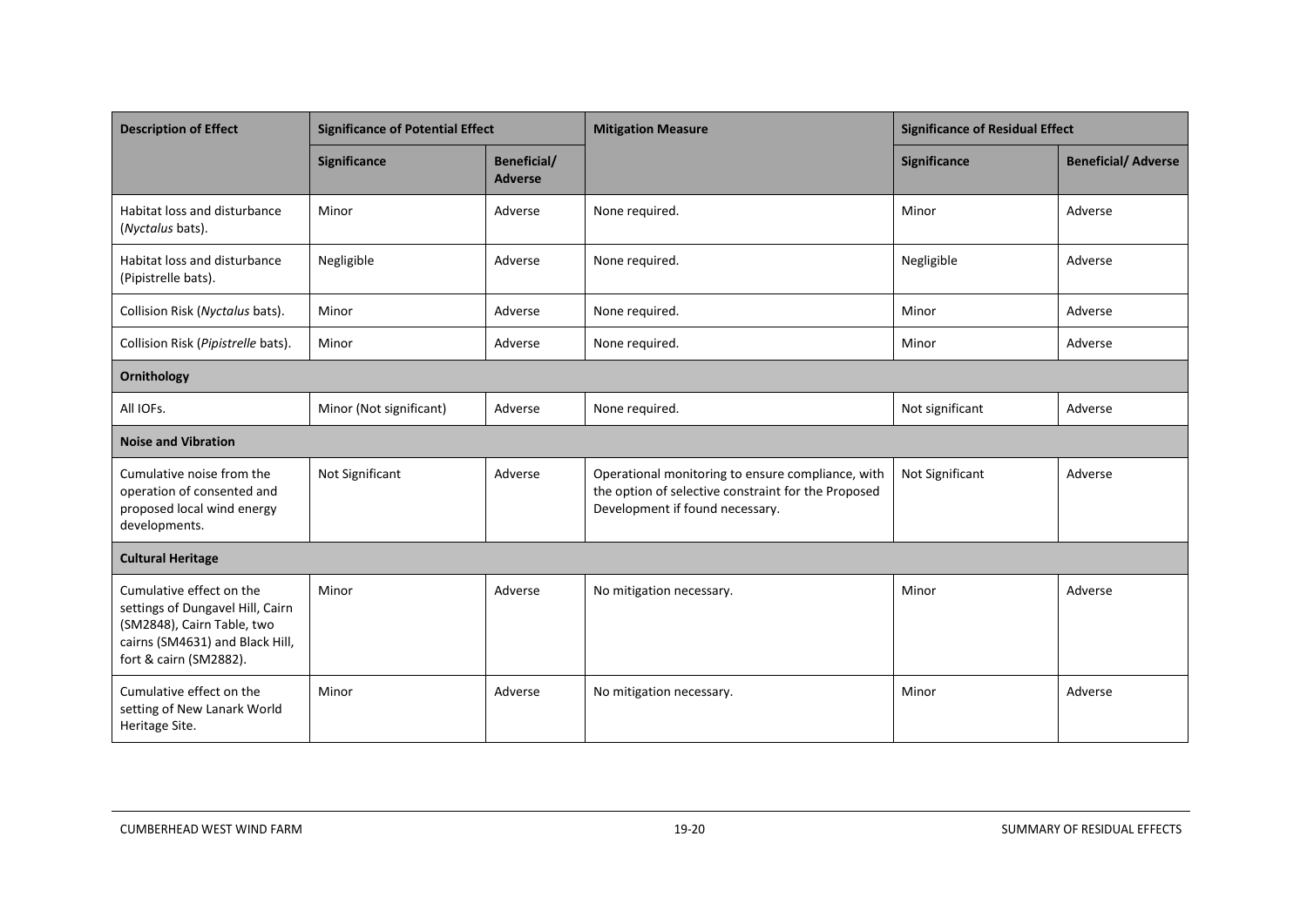| <b>Description of Effect</b>                                                                              | <b>Significance of Potential Effect</b>    |                               | <b>Mitigation Measure</b>                                     | <b>Significance of Residual Effect</b> |                            |  |  |
|-----------------------------------------------------------------------------------------------------------|--------------------------------------------|-------------------------------|---------------------------------------------------------------|----------------------------------------|----------------------------|--|--|
|                                                                                                           | Significance                               | Beneficial/<br><b>Adverse</b> |                                                               | Significance                           | <b>Beneficial/ Adverse</b> |  |  |
| Cumulative effect on the<br>setting of Falls of Clyde Garden<br>and Designed Landscape<br>(GDL00358).     | Minor                                      | Adverse                       | No mitigation necessary.                                      | Minor                                  | Adverse                    |  |  |
| Cumulative effect on the<br>setting of other designated<br>heritage assets in the wider<br>landscape.     | Minor                                      | Adverse                       | No mitigation necessary.                                      | Negligible                             | Adverse                    |  |  |
|                                                                                                           | <b>Hydrology, Hydrogeology and Geology</b> |                               |                                                               |                                        |                            |  |  |
| Impacts on River Nethan.                                                                                  | Minor                                      | Adverse                       | No additional mitigation necessary.                           | Minor                                  | Adverse                    |  |  |
| <b>Transport and Traffic</b>                                                                              |                                            |                               |                                                               |                                        |                            |  |  |
| Severance, pedestrian delay,<br>pedestrian amenity, fear &<br>intimidation, driver delay or<br>accidents. | Negligible                                 | Adverse                       | None proposed beyond employment of good<br>practice measures. | Negligible                             | Adverse                    |  |  |
| Socio-economics, Recreation and Tourism                                                                   |                                            |                               |                                                               |                                        |                            |  |  |
| Development of a significant<br>local renewable energy supply<br>chain.                                   | Minor                                      | Beneficial                    | No mitigation necessary.                                      | Minor                                  | Beneficial                 |  |  |
| Enable community to secure<br>more funding and investment<br>into the area                                | Minor                                      | Beneficial                    | No mitigation necessary.                                      | Minor                                  | Beneficial                 |  |  |
| Aviation, Radar and Telecommunication                                                                     |                                            |                               |                                                               |                                        |                            |  |  |